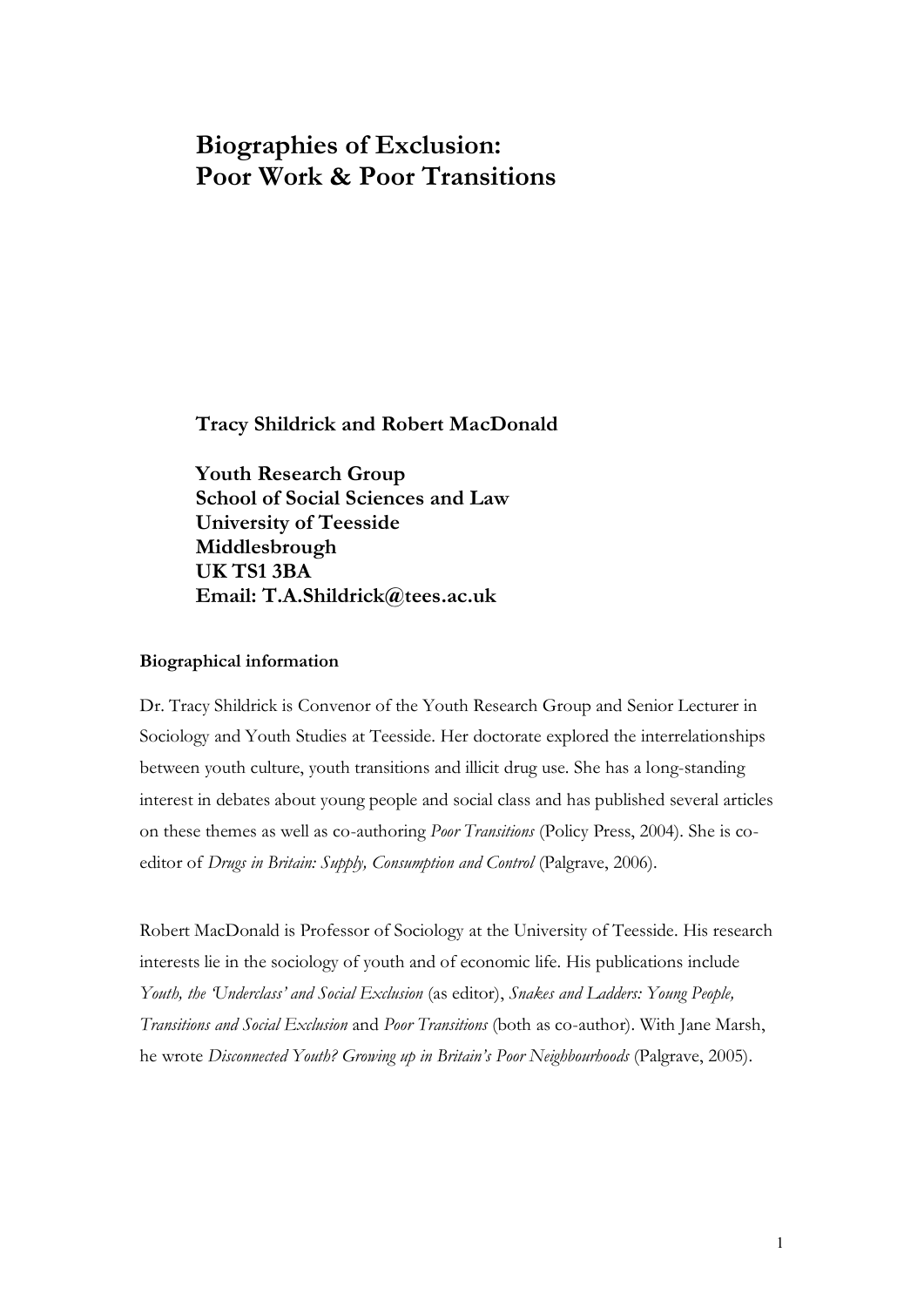# **Biographies of Exclusion: Poor Work & Poor Transitions**

# **Abstract**

The usefulness of the concept of transition has been hotly contested in Anglophone youth studies over the past decade. A variety of criticisms have been ranged against it, including that it; presumes the continuing predominance of linear, obvious, mainstream pathways to adulthood; excludes wider youth questions in focusing narrowly on educational and employment encounters; prioritises normative and policy-focused assumptions and de-prioritises the actual lived experiences of young people; is no longer a tenable concept, given the extension of youth phase and the blurring of it and 'adulthood' as distinct life-phases.

\_\_\_\_\_\_\_\_\_\_\_\_\_\_\_\_\_\_\_\_\_\_\_\_\_\_\_\_\_\_\_\_\_\_\_\_\_\_\_\_\_\_\_\_\_\_\_\_\_\_\_\_\_\_\_\_\_\_\_\_\_\_\_\_\_\_\_\_

Drawing upon qualitative, longitudinal studies with "socially excluded" young adults, this paper contends with these arguments. The research participants were 186 "hard to reach" young women and men who were growing up in some of England"s poorest neighbourhoods, some of whom were followed into their mid to late twenties. The studies *confirmed* many of the specific criticisms lodged against the idea of transition. Interviewees" lives post-school were marked by unpredictability, flux and insecurity. Engagement with post-16 education and training courses was common, despite widespread disaffection from school pre-16. Typically, these later learning encounters were short-lived, negatively assessed and un-related to labour market fortunes. Economic marginality and recurrent unemployment were uniform experiences. "Hyperconventional", class cultural orientations to employment drove post-school transitions, even when these motivations resulted only in low paid, low skill, insecure "poor work".

In conclusion, we re-affirm the value of a broad and long view of youth transitions, situated in a panorama of socio-economic change. We argue that this sort of conceptualisation of transition is crucial to understanding the twists and turns of individual biographies and the coming together of these in socially structured patterns of inclusion, exclusion and inequality.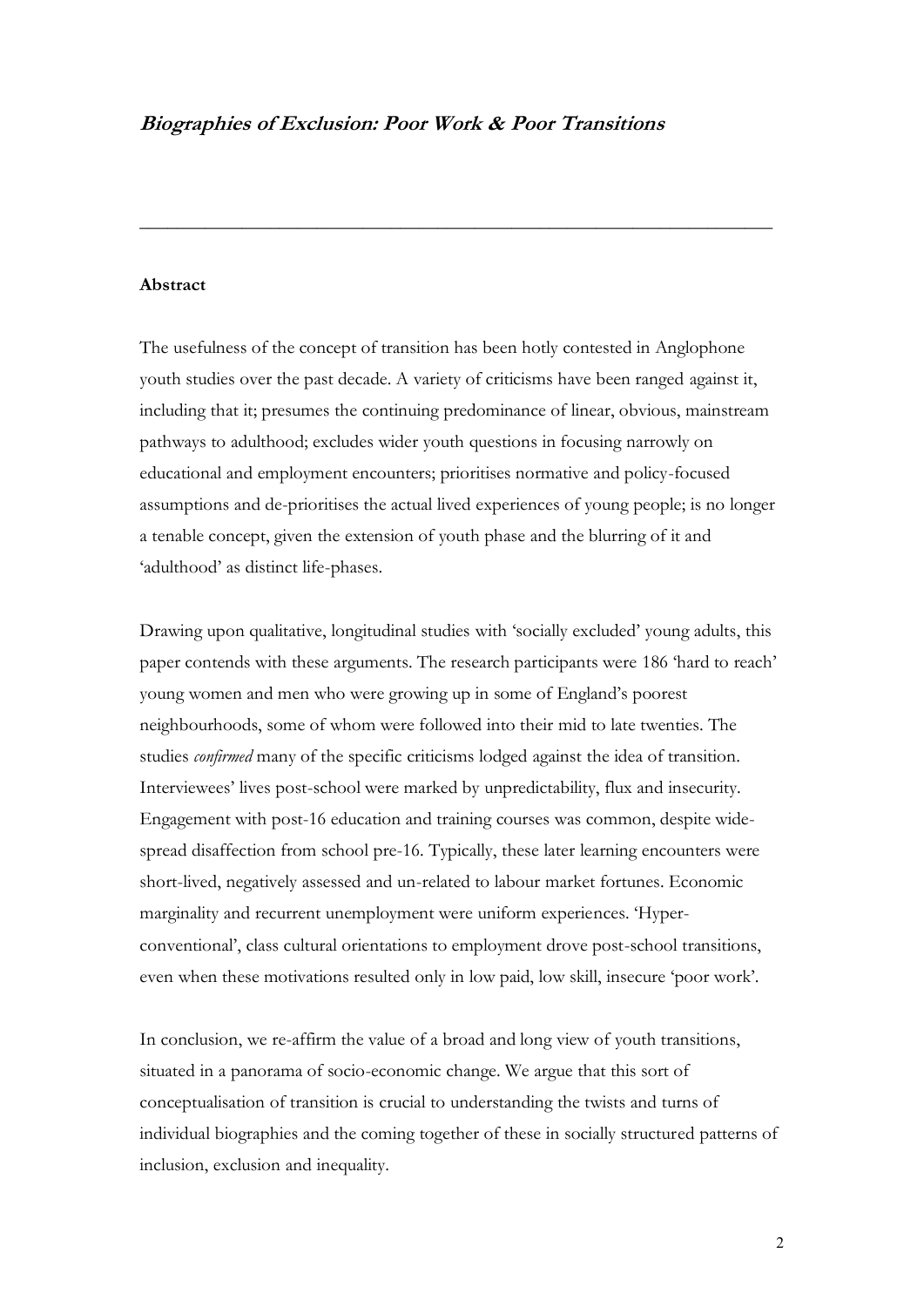# **Biographies of Exclusion: Poor Work & Poor Transitions**

#### **INTRODUCTION: THE END OF 'TRANSITION'?**

In simple terms youth transitions can be understood as the pathways that young people make as they leave school and encounter different labour market, housing and family situations as they progress towards adulthood. As elsewhere in social science, the relative influence of individual agency and social structural constraint have been much debated, as has the most apposite term to describe this process (Roberts, 1997). "Transitions", 'trajectories', 'pathways', 'routes', 'journeys' and 'navigations' find favour with different authors, with versions that suggest greater degrees of individual agency becoming more prominent since the latter 1990s (see Evans and Furlong, 1997; Hodkinson and Sparkes, 1999; Cieslik and Pollock, 2002).

Few disagree, however, with the general argument that the nature of youth transitions in the UK has altered radically over the past thirty years. Of primary interest to youth sociologists, particularly during the 1980s and early 1990s, has been the economic aspect of transition: the "school-to-work" career. Numerous studies have plotted out how young people - differentiated by social class, gender, ethnicity, locality and education - follow different paths during the late teenage years as they leave school and enter the labour market (see Furlong and Cartmel, 2007). All stress how school-to-work careers have been transformed over thirty years by a series of inter-related social and economic developments (Roberts, 1995; Mizen, 2003). These include: the virtual collapse of the youth labour market and the sharp decline in the supply of jobs and skill apprenticeships; persistent, regionally-concentrated, structural unemployment; the introduction of widespread youth training provision and employment preparation programmes; welfare "reforms" that have reduced young people"s entitlement to benefits; and the expansion of opportunities in Further Education (FE) and Higher Education (HE) for young people who might previously have been unlikely to continue in post-compulsory education.

To describe the consequences of these changes, sociologists have appended a variety of adjectives to the concept. Transitions are 'long', 'broken', 'extended', 'protracted', 'uneasy' and 'fractured'. Young people now experience longer periods of dependency upon parents and have delayed access to the identities and activities which were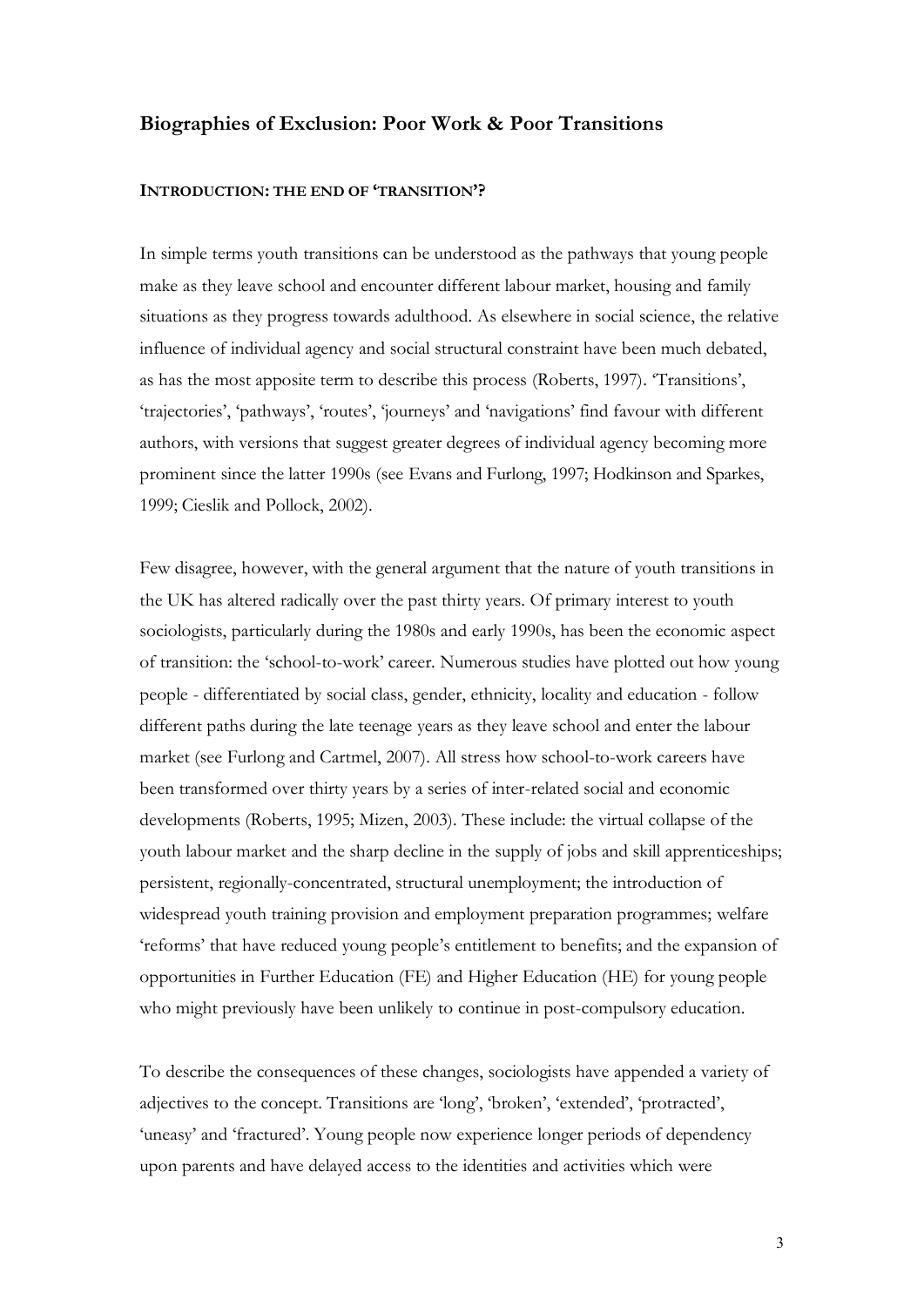previously regarded as signifying adult status (e.g. earning a wage, leaving the parental home, the establishment of long-term partnerships, parenthood). Additionally, such status passages may be "de-coupled" in that the achievement of one (such as parenting) is no longer dependent upon the other (e.g. the getting of steady employment) (Jones, 2002). Youth transitions in the UK are beginning to emulate more closely transitions in parts of continental Europe and the US with, increasingly, British youth also "enjoying" a 'post-adolescent' life-phase, free from the traditional demands of adulthood (Jones and Wallace, 1992). The American developmental psychologist, Jeffrey Arnett (2006), claims to have invented a new theory and term to capture this development: "emerging adulthood" (see Bynner, 2005, for a critical discussion).

Partly (but only partly) as a result of these empirical changes, the very *concept* of transition has come under attack. Criticisms have been multiple and strong. Jeffs and Smith (1998: 53) give one of the liveliest condemnations:

the concept of transition to adulthood has been fast fading in Northern countries…In order to keep it alive the notion has undergone constant revision. We have been asked to use the concept of transition in an array of re-constituted forms…[which] have been paraded before an increasingly confused, dare we say irritated audience. What they each share is a desperation to hold fast to notions of an imagined mainstream in which the majority of young people neatly go forward in a unidirectional way towards some magic moment when adulthood is conferred. As such they are aligned to a predominantly economistic view which, particularly for young men, sees full-time employment as pivotal signifier of adulthood.

For them, 'it is increasingly difficult to approach "youth" as a meaningful way of categorizing a set of experiences or qualities' (p. 50). Because 'youth', like 'adulthood', has become less distinct – and the passage between them less obvious – the concept of transition to adulthood now holds little value, they argue. A common complaint, also noted by Jeffs and Smith, is the over-emphasis on economic (i.e. "school to work") transitions. Cohen and Ainley (2000: 80) lambaste what they perceive as the "narrowly restricted' economism of a 'series of repetitive and redundant...transitions studies'. Miles (2000:10) bemoans the "bland discussions" that result. More specifically, several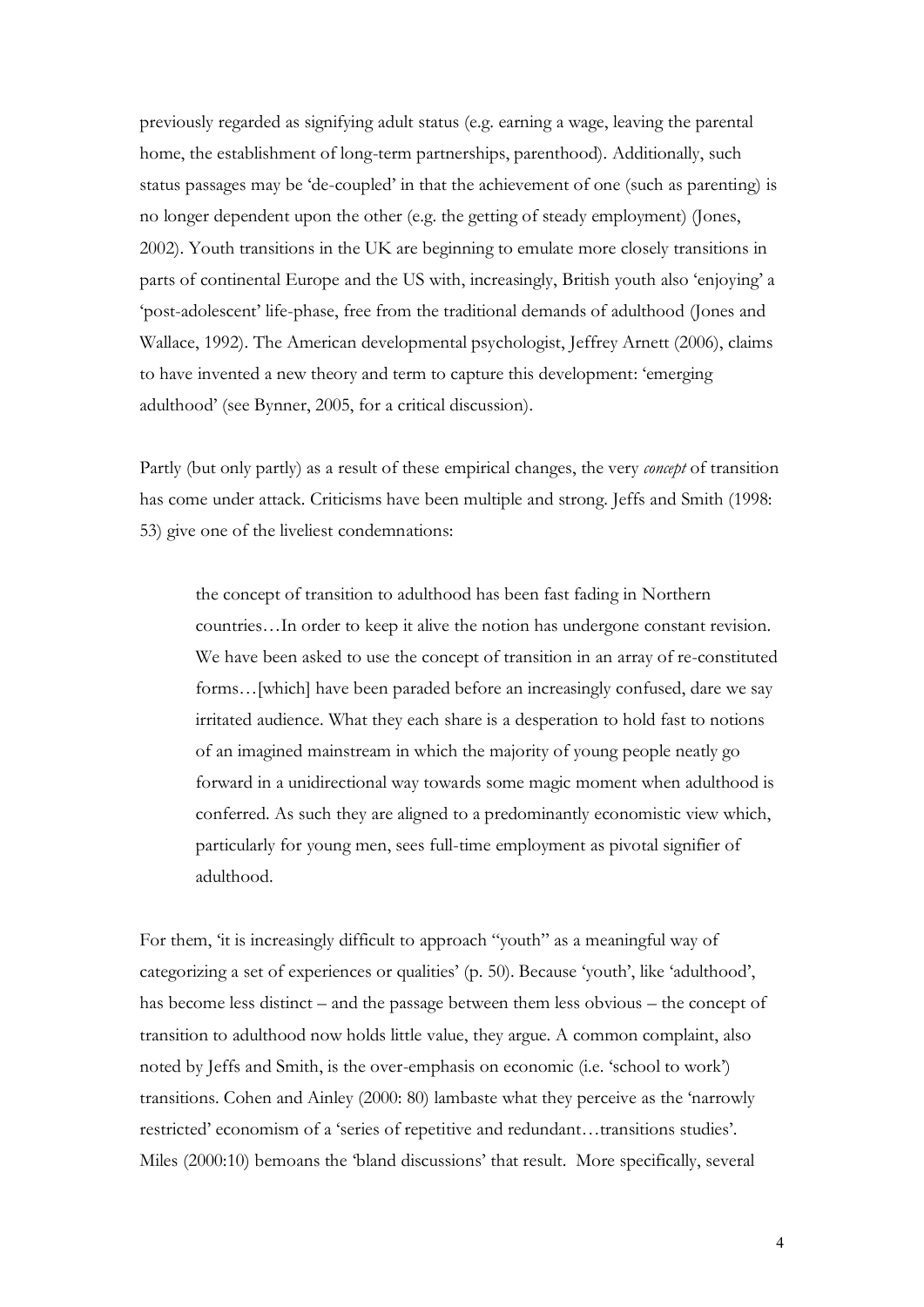writers have echoed the argument that such research wrongly assumes the continued existence of a neat, unidirectional, mainstream transition (Coles, 2000; Fergusson et al, 2000). According to Cohen and Ainley (2000: 83), "young people simply do not view work and study in the linear sequential way implied…images about "pathways" and linear transitions from school via further study and then into the world of work and an independent adult way of life do not reflect the actual experience of growing up'.

Not only is the focus of research too narrow, but it is also said that transitions studies marginalise young people"s own accounts of growing up and their active, cultural role in that process. Miles suggests that "dry", quantitative, empiricist and policy-driven mappings of school-to-work transitions have taken precedence over more "lively", ethnographic and theoretically-driven studies of youth cultural identities. He says (2000:10):

The tendency…to adopt a structural perspective on transitions has been counterproductive, primarily because of its failure to prioritize the actual views, experiences, interests and perspectives of young people as they see them…//…[T]he most damaging problem with the "transitions debate" is that it has tended to take young people out of the youth equation…treat[ing] young people as troubled victims of economic and social restructuring without enough recourse to the active ways in which young people negotiate such circumstances in the course of their every day lives.

In a similar vein and more recently, Barry asserts that the "model of transition rarely incorporates the lived reality for disadvantaged young people" (2005: 108). We will give our verdict on these criticisms in conclusion, having first reported our own research; research that *did* seek to provide what Barry says is missing.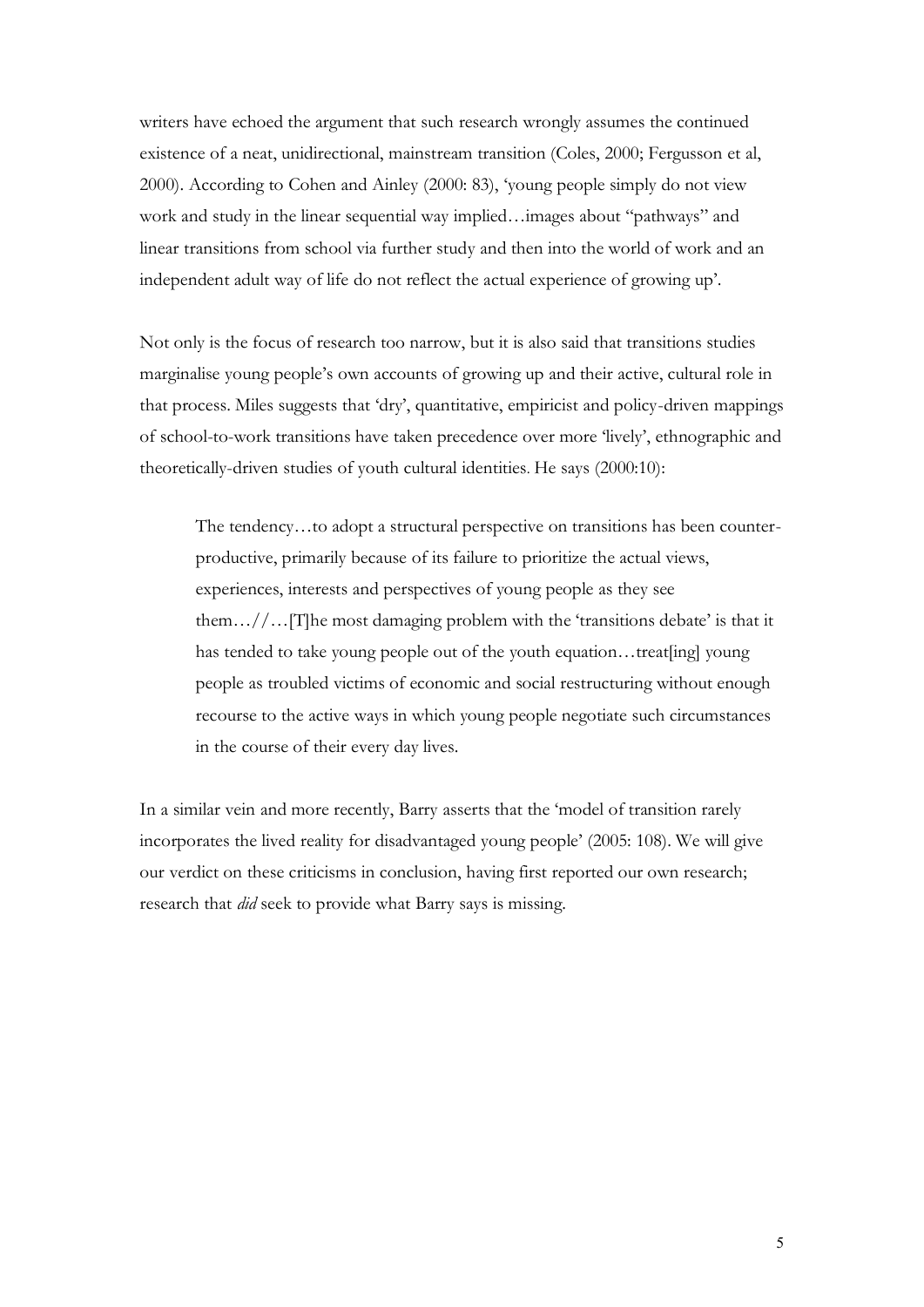# **RESEARCHING YOUTH TRANSITIONS AND SOCIAL EXCLUSION: THE TEESSIDE STUDIES**

Since the  $1990s$  – with colleagues<sup>1</sup> – we have undertaken extensive research into the life transitions of young adults from some of Britain"s poorest neighbourhoods; in Teesside, North East England. This is a conurbation that has undergone remarkably speedy economic change. Famous for its industrial prowess and economic success in steel, chemical and heavy engineering industries in the post-war, Fordist period of fullemployment, by the end of the century it had become 'one of the most in deindustrialised locales in the UK" (Byrne, 1999: 93).

Our first two studies - *Snakes and Ladders* (Johnston et al, 2000) and *Disconnected Youth? Growing up in Britain's Poor Neighbourhoods* (MacDonald and Marsh, 2005) – conducted fieldwork between 1998 and 2001. They investigated youth transitions in a context of severe socio-economic deprivation. We undertook research in Teesside wards that were in the top five per cent most deprived nationally, with some ranked amongst the five most deprived wards (from 8,414) in the country (DETR, 2000). Both studies involved periods of participant observation with young people and interviews with professionals who worked with young people or the problems of poor neighbourhoods (e.g. Youth Workers, Benefits Agency staff, New Deal Personal Advisors). At their core, though, they relied on lengthy, detailed, tape-recorded, biographical interviews (Chamberlayne et al, 2002) with 186 young people (82 females and 104 males) aged 15 to 25 years from the predominantly white, (ex)manual working-class population resident here. Our third project, *Poor Transitions* (Webster et al, 2004), sought to follow the fortunes of a proportion of the earlier sample (34 people from 186, 18 females and 16 males) as they reached their mid-to-late twenties, in 2003. In each study, sample recruitment was purposive and theoretically oriented toward capturing as diverse a set of experiences of transition as possible.

1

<sup>&</sup>lt;sup>1</sup> Paul Mason, Jane Marsh, Donald Simpson, Les Johnston, Mark Simpson, Colin Webster, Andrea Abbas, Mark Cieslik and Louise Ridley participated, at different points, in this research. We are indebted to them, to the Economic and Social Research Council (ESRC) and Joseph Rowntree Foundation (JRF) for their support and to all the participants in their study. Georgious Antonopolous kindly commented on a draft of the paper. All real names of informants and their immediate neighbourhoods have been changed.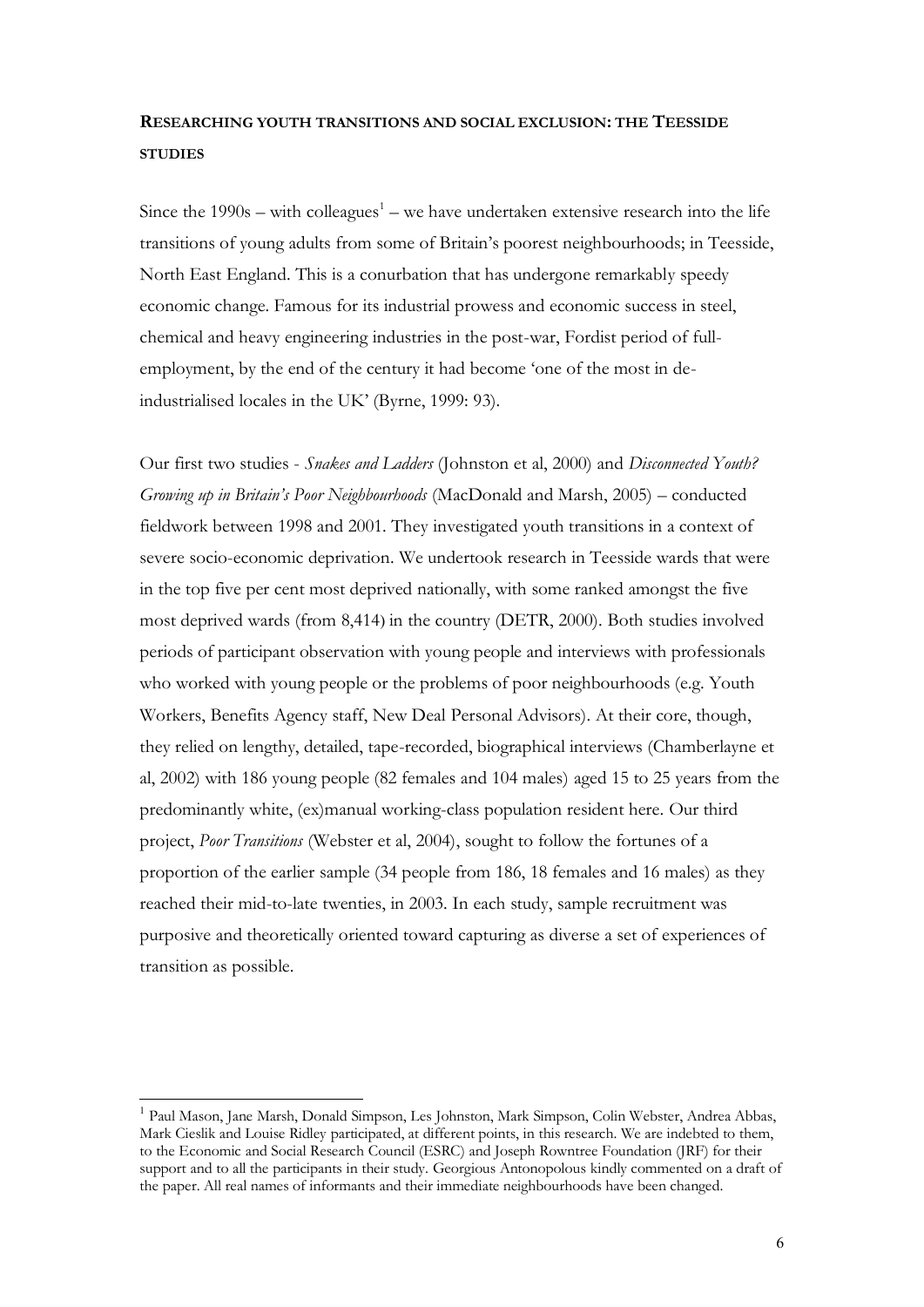We draw here upon the researched completed for all three projects. In doing so, we present research that we feel is relatively unusual in contemporary social science in Britain. Not only are the nearly two hundred young adults who took part often described as "hard to reach" (Merton, 1998), the longitudinal, qualitative perspective enabled by the three studies provides for a rare, close-up insight into they ways those people at the sharp end live through conditions of social exclusion.

#### **POOR TRANSITIONS: IN SCHOOL AND AFTER**

There is a temptation in social research – perhaps especially in youth studies – to emphasise social *change*, with observed patterns of youth transition or lifestyle often proclaimed as evidence of wider societal developments; the coming of the new (Griffin, 1993). Social *continuity* rarely makes as compelling headlines. Yet, we found much in respect of working-class young adults' encounters with education, training and employment that was depressingly reminiscent of previous decades.

#### **Schooling for 'the lower classes': plus cà change…**

In brief and broad terms, interviews underlined how long-standing processes of workingclass educational "underachievement" maintain (see MacDonald and Marsh, 2005). This is despite enormous changes in the organisation of schooling - and in the post-school labour market – that might have been expected to alter these processes, or at least how we explain them. So, for instance, Willis"s classic *Learning to Labour* (1977) might rightly be criticised for presenting an overly simplistic theorisation of the range of educational orientations possible amongst working-class youth (see Brown, 1987). Nevertheless, his ethnographic description of school disaffection still captured nicely the experience of many of our participants. This is particularly interesting given the restructuring of the youth labour market that has occurred in the decades between his and our studies.

Willis stressed the cultural correspondence between working-class experience of school and of post-school factory life. Traditional, class and gender-segregated employment 'lured' working-class lads into working-class jobs, capturing their acculturated predilection for "real work" for "real men". The decline in these forms of employment in the 1980s and "90s led commentators to predict the disappearance of the "cocksure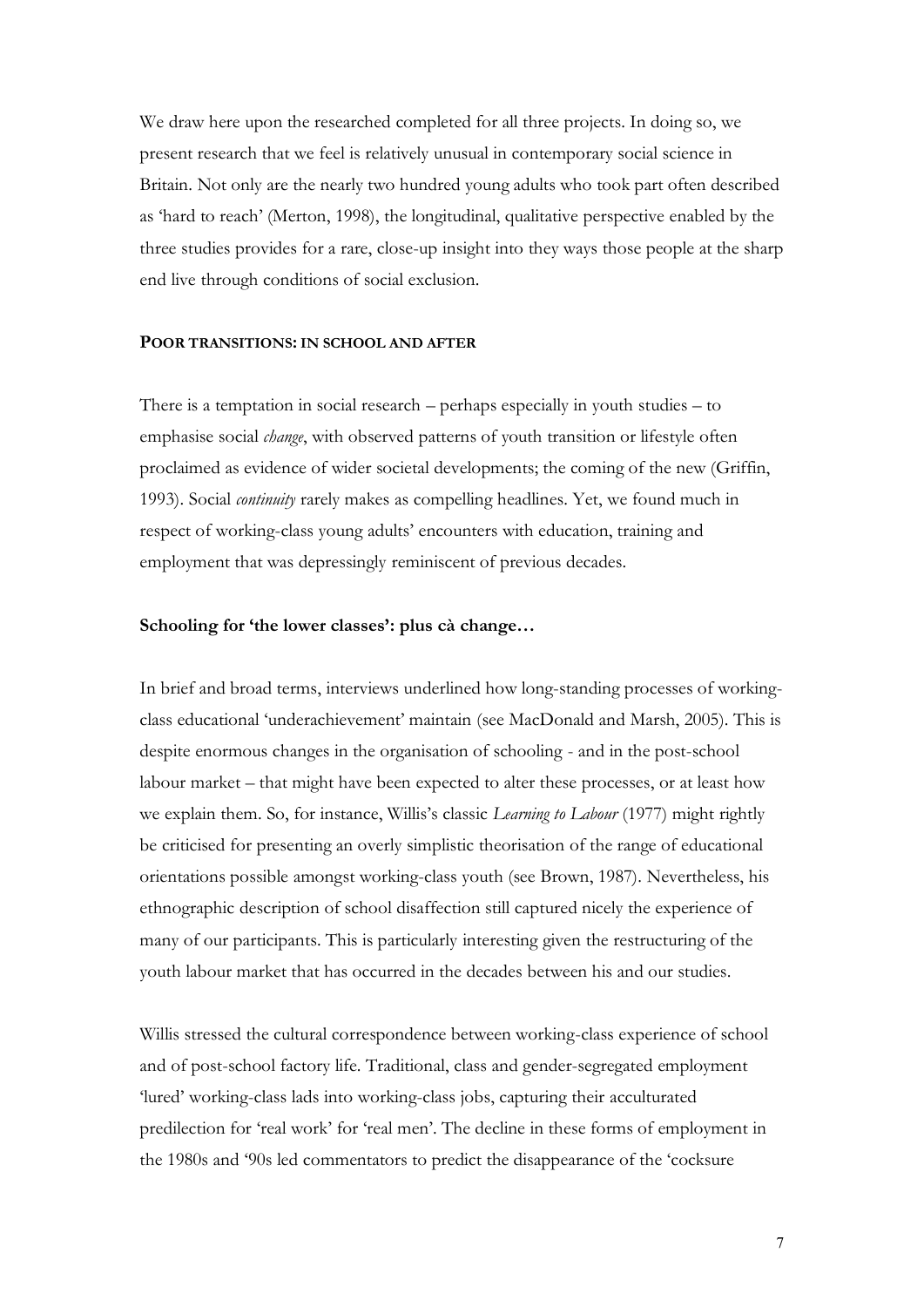attitude to job prospects of the lads of Willis"s study" (O"Donnell and Sharpe, 2000: 45). Yet we found extraordinarily similar depictions of school experience in a place where easy progress to working-class jobs, of the sort traditional to Teesside, has all but disappeared. Thus, interviewees described: "not being bothered with" by schools more focused on those closer to A-C grades at GCSE; poor quality provision for "us in the lower classes'; their own rejection of the relevance and rationale of education (particularly the meritocratic claim that better qualifications meant better job prospects); and how powerful peer groups disrupted educational practices.

Later we describe how this familiar form of working-class school disengagement can persist in changed economic circumstances. For now, we note the very low level of educational qualifications achieved by interviewees as they reached 16 and minimum school-leaving age. In 2000, nearly 50 per cent of pupils achieved five or more GCSEs graded A-C nation-wide (this is a common but contested measure of educational success for 16-year-olds; Ball, 2003). In that year, the 'best' school in one of our research sites recorded a figure of 20 per cent with the "worst" showing only four per cent reaching these grades (MacDonald and Marsh, 2005).

#### **Leaving school**

Young people in these Teesside neighbourhoods were no different from those in other parts of the UK in that their *immediate* post-school transitions were comprised predominantly of training and educational courses. In 1974, when Willis"s "lads" were getting working-class jobs (Willis, 1977), their counterparts in Teesside were doing the same with, overall, 54 per cent of sixteen year olds moving straight into employment. By the end of the 1990s, this figure had shrunk to 6 per cent. For working-class school leavers, however, vocationally-oriented training and educational courses are particularly important. For virtually all our interviewees, A-levels - the more academic post-16 route historically typical of middle-class youth transitions - fell outside their radar screen of possibilities. Not only were they not educationally qualified for such next steps, they did not wish to take them.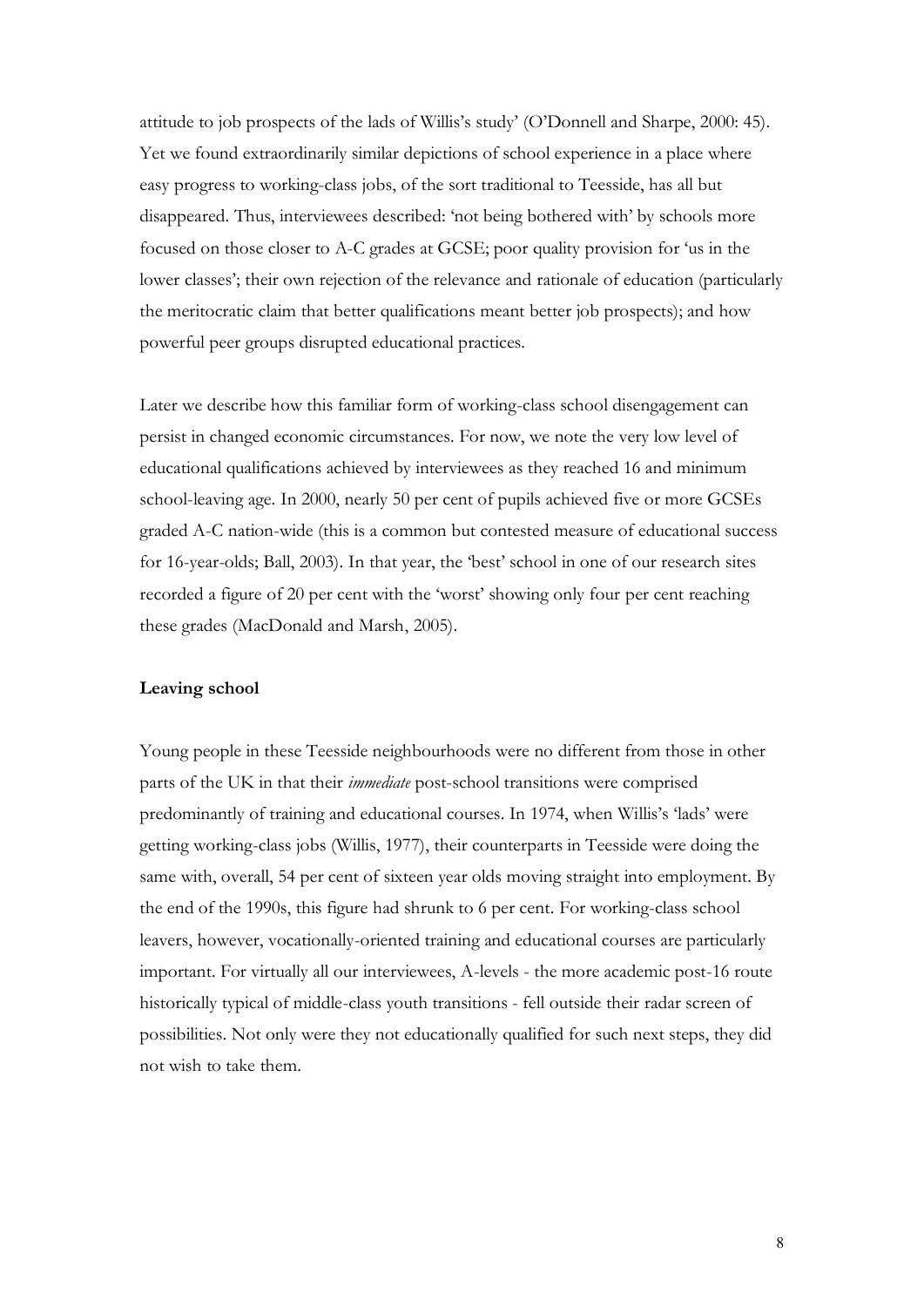Interviewees" answers about what they (had) hoped to do after school were reflective of well-known patterns of class and gender differentiation. Preferred options were stubbornly bound to their perceptions of appropriate choices for working-class young women and men: jobs or training in hairdressing, catering, cleaning, childcare and secretarial work for women; construction, mechanics, scaffolding or soldiering for young men (Howieson, 2003). The interviewees gave the same sort of answers as their predecessors in youth studies from the 1980s and before (e.g. Griffin, 1985; Cockburn,  $1987$ <sup>2</sup>. Social networks of peers and kin were powerful in shaping the way young people perceived and acted upon the choices open to them (MacDonald et al, 2005). Informal, collective knowledge about the right way of becoming and being a working-class young adult did much to govern the shape of school-to-work careers. These young people were embedded in a relatively stable, mono-cultural, working-class community and their reaction to the "options" presented to them were, at least in part, steered by the values and traditions of the place. The channelling of young people towards work sharply defined as "masculine" or "feminine" reflects one aspect of this cultural inheritance.

# **Post-16 education: reluctant recruits?**

-

This research uncovered many instances of the lasting, negative impact of schooling upon attitudes to education. As Ball et al describe (2000: 8): "many of those outside of education and training post-16, the "others" to the "learning society", carry with them learner identities often severely damaged by their experiences in compulsory education. More learning is the last thing they are interested in". Or as Clare, a recent school leaver put it, "I don"t fancy it, I just think I"ve had enough of school".

Nevertheless, not all dispensed with formal education for good at the age of 16. Our biographical, retrospective interviews revealed how some of those with the grimmest memories of school *re-engaged* with formal learning later. A significant minority went on to access *some* form of post-16 education<sup>3</sup>. Thus, learner identities were not set in stone. Virtual abandonment of formal schooling at the ages of 12 did *not* predict unequivocally

<sup>&</sup>lt;sup>2</sup> These occupational choices appear to be more narrowly confined than the employment horizons envisaged in other recent studies (e.g. Ball et al, 2000). This can be explained in part by the differences in the "structures of opportunity" facing school-leavers in London (in Ball et al"s study) and Teesside; with the former possessing a greater range and mix of post-16, employment-related opportunities than this smaller, working-class town.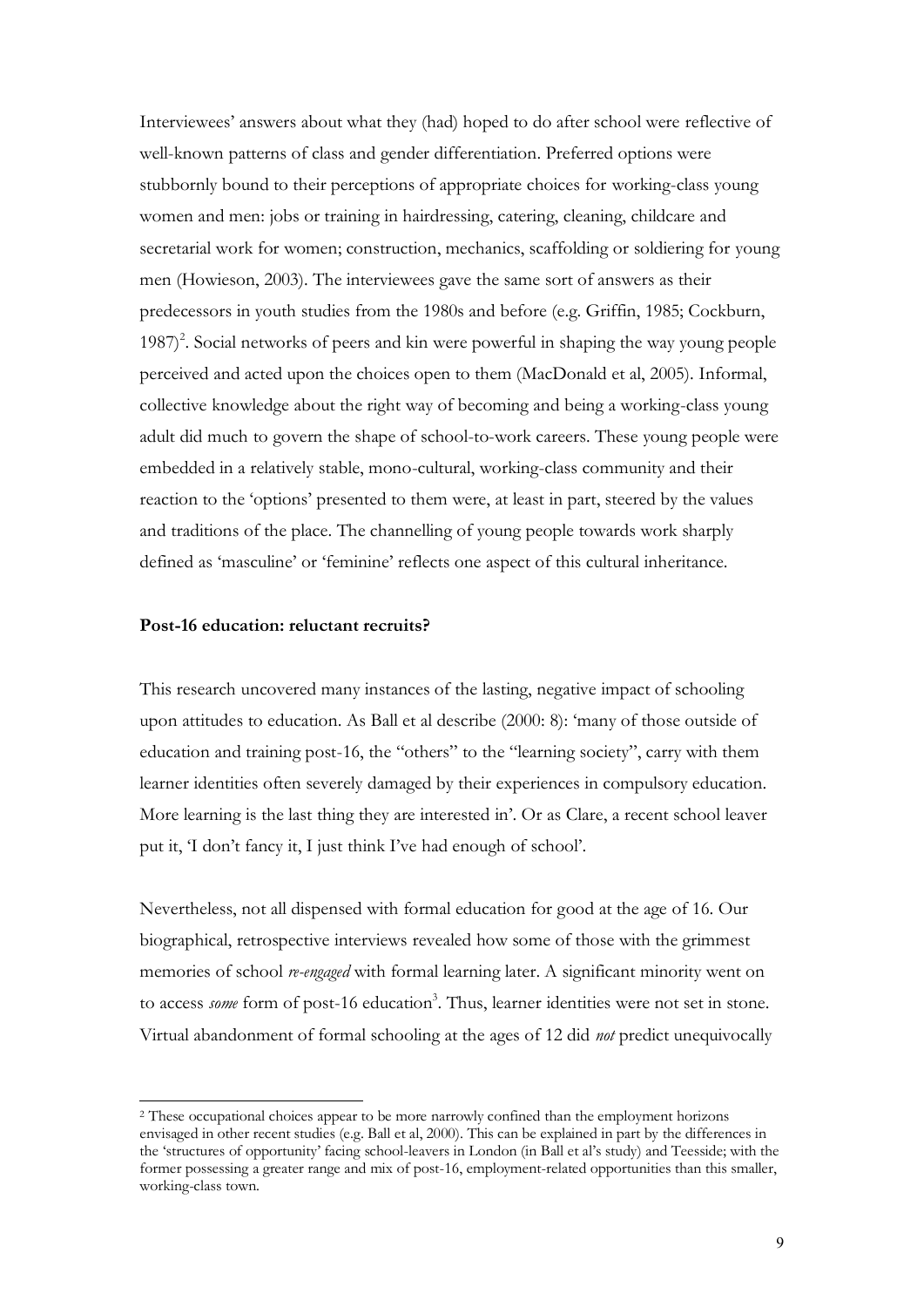educational disengagement at 15. Equally, early instrumental orientations to school could be supervened by later, full-blown alienation.

Episodic engagement with post-16 education was indicative of interviewees" stuttering post-16 transitions. Far more courses were started than were completed. Enrolment on a programme did not necessarily reflect strong commitment to that programme. The relationship between post-16 formal learning (i.e. whether it was accessed at all and the type of courses undertaken and qualifications gained) and later "outcomes" was weak at best<sup>4</sup>. This partly reflects the disturbing fact that lower level vocational qualifications that is, the sort to which under-qualified, working-class school-leavers are usually encouraged – generally have insignificant and sometimes *negative* effects on labour market fortunes (Adams, 2006). Nevertheless, exactly this sort of practically-oriented education was that most appreciated by informants: 'I'm doing all practical work here, so I'm actually doing summat, not just doing write-ups about things" (Susan, 22). Sometimes even applied, vocational courses seemed too abstract and distant from the "real" world of work, leading students to abandon courses in favour of jobs or training schemes.

Although cultural factors shaped post-16 educational decisions, the impact of personal and household poverty should not be understated. Financial reasons were given by several people for not staying on in education or for dropping out later<sup>5</sup>:

I thought at the time, getting a wage [in fact, a youth training allowance], which was only  $\angle$  30 a week, was better than going to college and getting nothing...If I could go back now, I think I would"ve went to college (Martin, 20, office worker).

No, I don"t wanna go to college. Me Mam wants me to do a drama course, but I love where I am. I know it's a rubbish wage but I enjoy what I'm doing. I enjoy getting my weekly wage and being able to go out drinking and buying clothes on a Friday after I"ve been paid. If I lost that, I"d be lost (Alison, 18, factory worker).

-

<sup>&</sup>lt;sup>3</sup> Including the re-taking of GCSE qualifications, vocationally-oriented college courses, short, skillsoriented courses delivered in community settings (e.g. in first aid, basic computing) and, for a handful, undergraduate university courses.

<sup>&</sup>lt;sup>4</sup> With the important exception being the handful whose post-16 studies led later to university enrolment.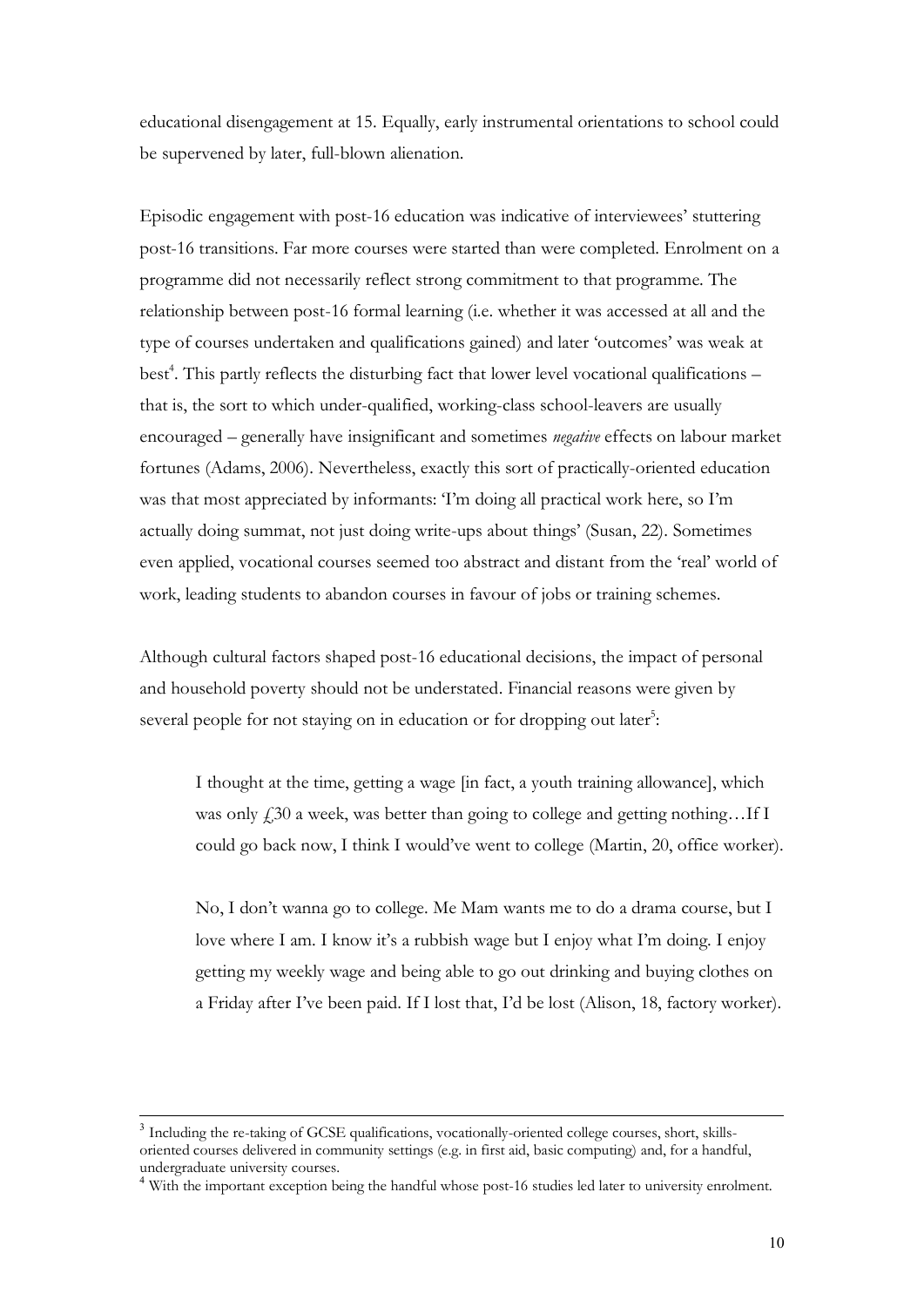Financial reasons were also a small part of the explanation for why some did not consider university. Frankly, going to university was regarded as such a remote prospect (by most) that financial calculations rarely came to the fore. A more prominent barrier was the deeply felt, widely held view that university was not for people like them. Some participants who did proceed into further or higher education felt culturally out of place (see Forsyth and Furlong, 2000, 2003). Tara (22) explains why she dropped out of college in favour of a hairdressing training scheme:

I had all these big plans so I went to Ackthorpe College to do my A levels and hated every minute of it! What I found [laughing] was that St. Claire"s [her previous secondary school] wasn"t that great a school compared to the schools these other people had gone to. They"d all read Shakespeare and I"d never read a Shakespeare book in my life! I managed through a year, just! I sat, like, a mock exam half way, and my results were that lousy I said 'Oh, I've got no chance'. So that was the end of that, really.

#### **Youth training**

-

More common a first (and later) destination than post-16 education was youth training. Compared with the high unemployment years of the 1980s and 90s, at national level far fewer school-leavers now access government-sponsored training schemes (Furlong and Cartmel, 2007). In Teesside in the late "90s, however, this still provided a quantitatively significant first step for under-qualified young people. More than half of our informants had participated in such schemes.

Again typical of studies from the 1980s and "90s (e.g. Finn, 1987; Hollands, 1990), interviewees described how work placements operated with a "revolving door" whereby employers had a steady stream of low skilled but cheap, malleable labour (and trainees had a steady stream of fruitless placements). "Working-class trainees with few qualifications" often get "trained in contexts where the chance of employment are virtually nil" (Furlong and Cartmel 1997: 32).

<sup>&</sup>lt;sup>5</sup> This problem explains the introduction of the means-tested Educational Maintenance Allowance for those who continue in post-16 education (Maguire et al, 2001). It aims to make further education possible for those who would otherwise be attracted to the income granted by employment or youth training.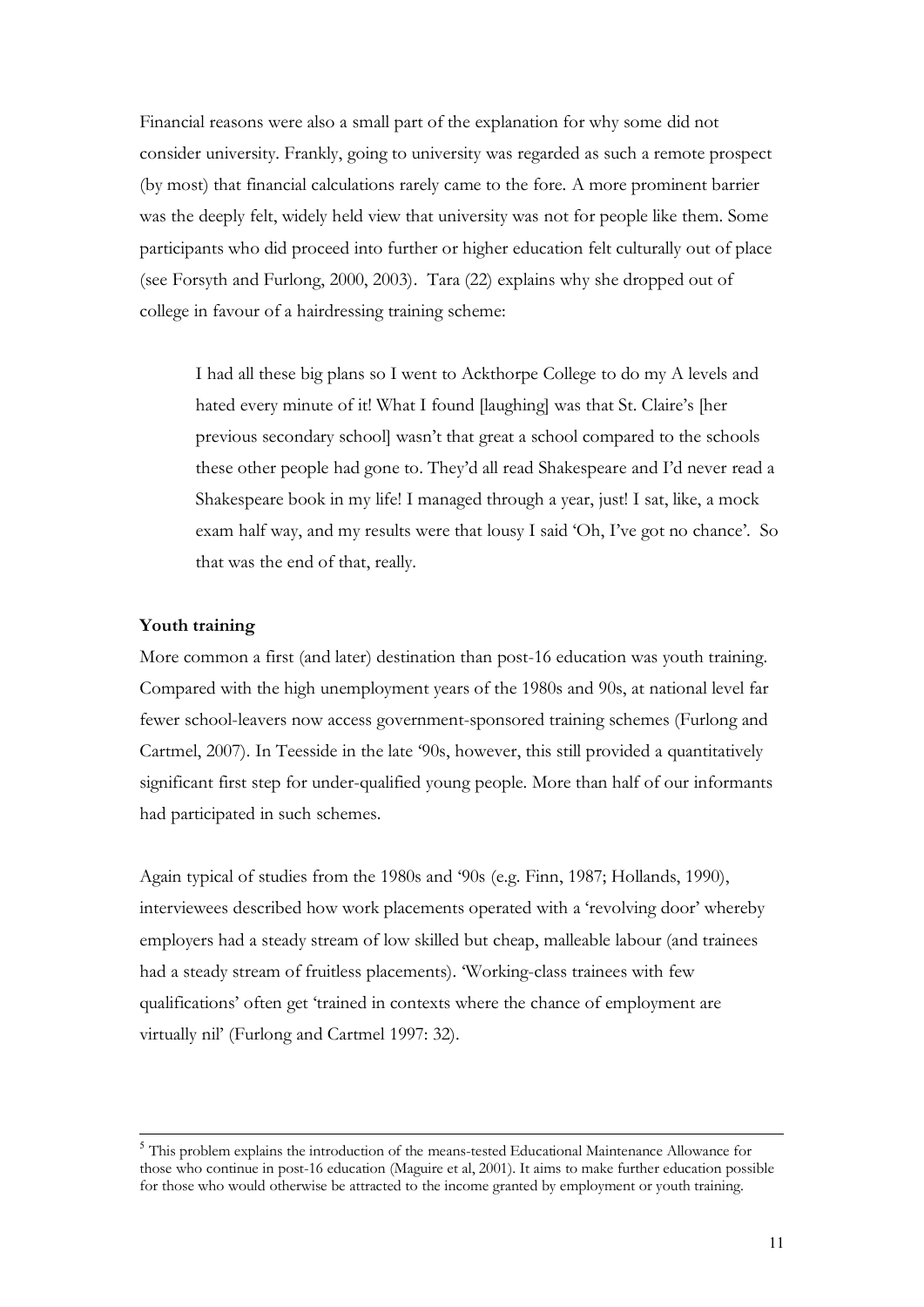Youth training was commonly described as 'boring' and 'a waste of time'. Mandy (18, unemployed) said she "hated it. It took so long. It could have been done in six months. Training was crap. Placements were crap. Making cups of tea and stuff. Not proper admin work". Because training was perceived as poor quality, many interviewees switched between schemes or abandoned them altogether<sup>6</sup>. More significant still, in explaining trainees" apparently weak attachment to these schemes was the general view that they were unlikely to help in getting a job. Only a handful later found jobs that related to their training, work placements or newly acquired qualifications. For instance, after training as a sales assistant, Malcolm took a job with a roofing company: "at the end of the day I wanted a job, I wasn't bothered what job it was, as long as I could do it'.

Youth training was a 'second best' option for those unable or unwilling to continue in education, often uncertain about exactly what sort of employment they desired but sure that a job of some sort was the primary goal in the short and longer term. Youth training - designed to inculcate "employability" through quality skills training – became in practice a holding pen periodically entered and left by young people as they weighed up the possibilities of their immediate post-school years. Because informants knew it provided little labour market dividend (Furlong, 1992), schemes were swapped for what appeared, at that moment, better options: college courses, jobs or other schemes.

# **The New Deal for Young People**

-

None of the interviewees entered *stable* employment after transiting through immediate post-16 training and/ or educational courses. Episodic employment and unemployment became the norm with the next "official" stop-off point in their labour market transitions sometimes being the New Deal for Young People programme (NDYP; for a fuller description of this government programme see Kemp, 2005).

Overall, NDYP fared better in informants" descriptions than did youth training schemes for school-leavers. Some spoke very positively about the programme. That recruits received guidance and support tailored to their specific needs was a point of compliment.

<sup>6</sup> A few individuals acknowledged that their own lack of perseverance or career uncertainty accounted for them 'dropping out'. Pregnancy, illness, and sexual harassment from a placement employer were examples of reasons also given.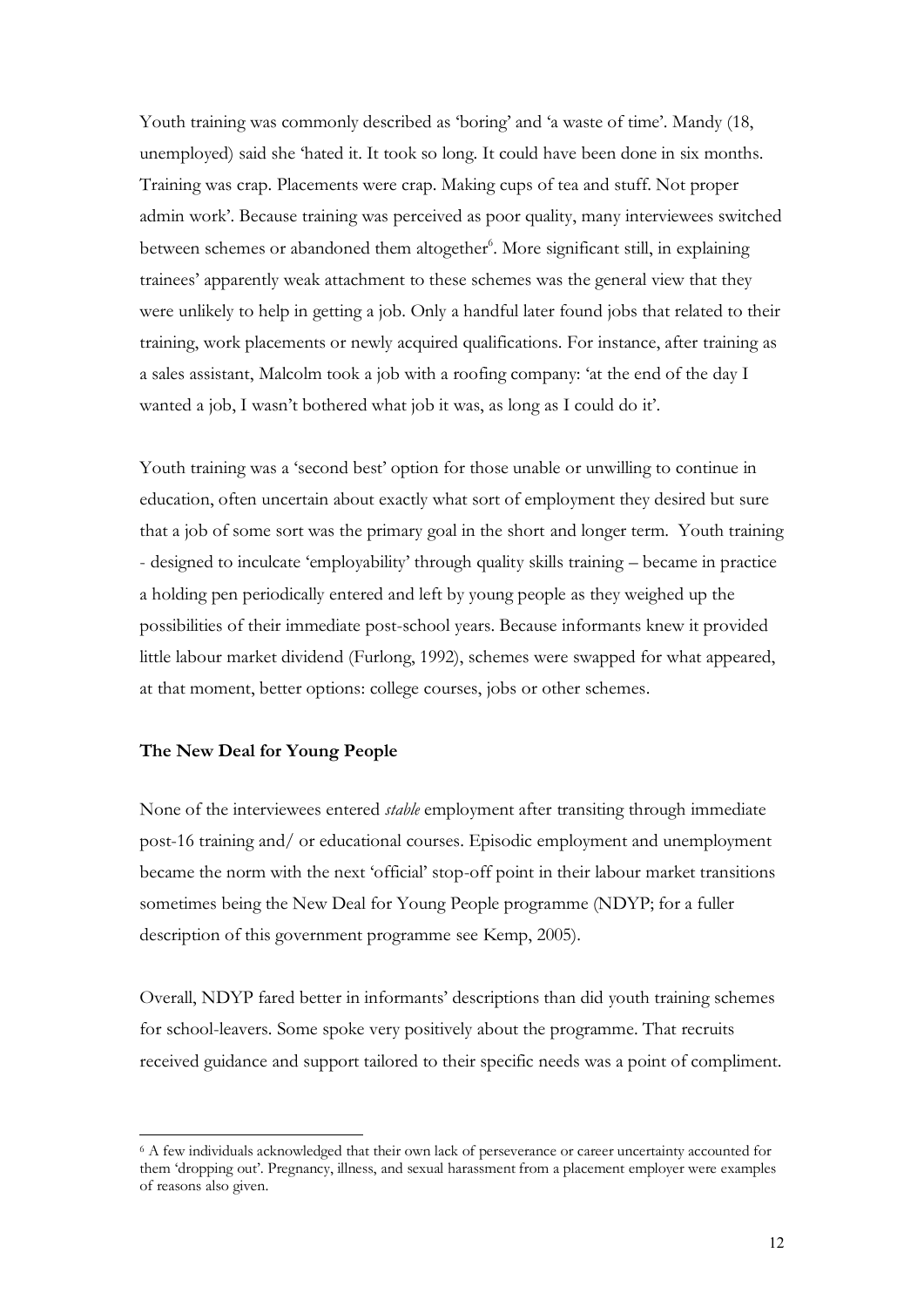The dedication and support of the programme's personal advisors was another (Millar, 2000). Fox, 19, gave one of the most up-beat assessments:

Fox: I decided I had to do it. I wanted to do it. RM: So you weren't too bothered? Fox: I'd spent too much time on the dole and I realised, 'I've got a chance to do something here'. RM: In your case, the New Deal was a positive intervention? Fox: It was. It was very positive. I'm enjoying it…//…It's nice to be here. It's nice to have the option. Makes me feel that I"m going somewhere.

Others were less sanguine about NDYP, with several people resenting the compulsive character of the programme: Some actively avoided "invitations" to participate, worrying that it might lead to short-term, "skivvy" work placements rather than secure employment (Kalra, et al 2001; Gunter, 2004). Curtis (21), for instance, had been claiming benefits and doing casual, illicit "fiddly work" at Kelby docks when he "got put on New Deal". The reason he was "gutted" was because, he insisted, engagement in this sort of cash-in-hand work and the social networks that distributed it was far more likely than NDYP to lead to a "proper job" (a viewpoint that has some legitimacy, see MacDonald, 1994).

Where interviewees were sceptical about the value of the programme this was not conjured out of thin air but rooted in their practical experience of restricted school-towork careers, particularly of youth training. Many NDYP participants faced the same "choices" previously encountered under youth training – care, business administration, painting and decorating and so on – sometimes offered, a few years down the line, at the very same training agencies. For example, Peter completed a joinery youth training scheme then spent three years largely unemployed before entering NDYP. By the age of 23, Peter had added two New Deal placements in building maintenance and kitchen fitting to his CV but returned again to the dole queue.

Experiences like these conjure up a "nightmare vision of the learning society: Excluded groups confined to segregated settings undergoing continuous training as a form of warehousing' (Riddell et al, 1999, cited in Coffield, 2000: 30). When it was first introduced, the Employment Service in Teesside declared that the "New Deal must not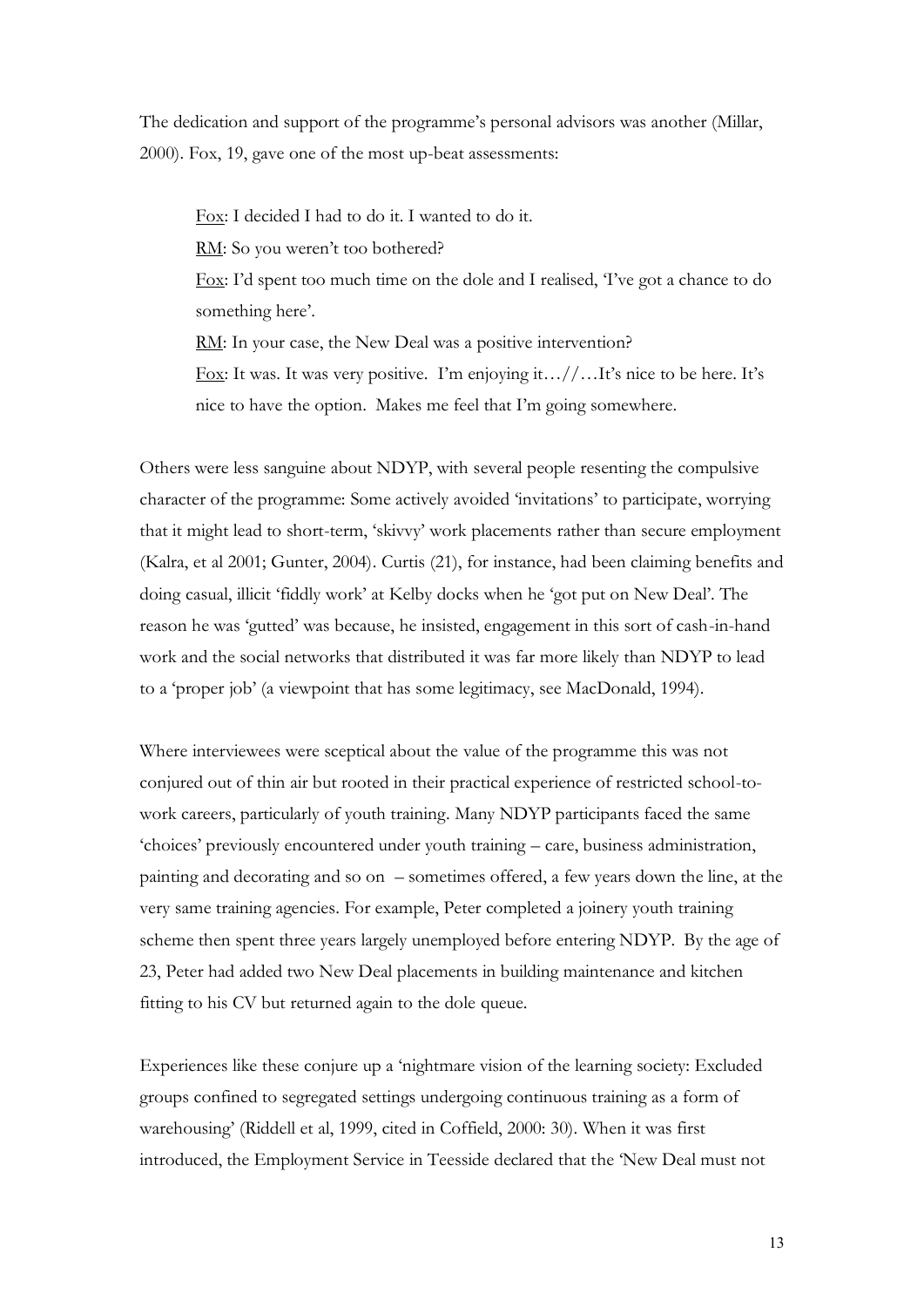become a revolving door to unemployment' (Employment Service, 1997: 46). It would seem, however, that the young and disadvantaged now face a *series* of revolving doors; unstable, non-progressive youth transitions in which chronologically arranged, government labour market programmes are central components.

In a similar vein, Byrne (1999) argues that welfare to work programmes have not solved but *added* to the problems of social exclusion for young adults. Although our method disallows accurate evaluation, this did *seem* to be true for our interviewees<sup>7</sup>. Regardless of debates about the contribution of NDYP to reducing overall unemployment (e.g. National Audit Office, 2002; Mizen, 2003; Kemp, 2005), national statistics can mask continuing problems at local level. Moving people "from welfare to work" is easier in buoyant local economies than in those with persistent unemployment. It will be most successful where it is least needed. Wicks reports that "six months after leaving the New Deal for a job, as few as ten per cent of people are still employed in the least advantaged areas' (2004: 51). This statistic points up the dangers of equating the 'success' of NDYP with a simple, static measure of post-programme employment (a few months later). This not only disregards questions about the quality of the employment entered (e.g. in terms of pay and skill level) but also nature of the labour market careers of the most disadvantaged who displayed rapid movement into *and* out of jobs.

# **Finding and doing 'poor work'**

Overwhelmingly – and reflecting historical class practice (Marsden and Duff, 1975) interviewees found informal job-search strategies to be most effective (Morris, 1995). Social networks for information, advice and recommendation were crucial in getting work. Friends, neighbours and family members were the key players that helped secure jobs: "there"s this part-time job at the turkey factory. They"re looking for people. I"ve asked this  $lad - cos$  his uncle works there  $- to$  see if they want any more' (Lindsay, 17, youth trainee).

In comparison, the official methods encouraged by employment services and programmes were seen as wholly ineffective. These include the sending of speculative application letters to local employers, regardless of whether they were currently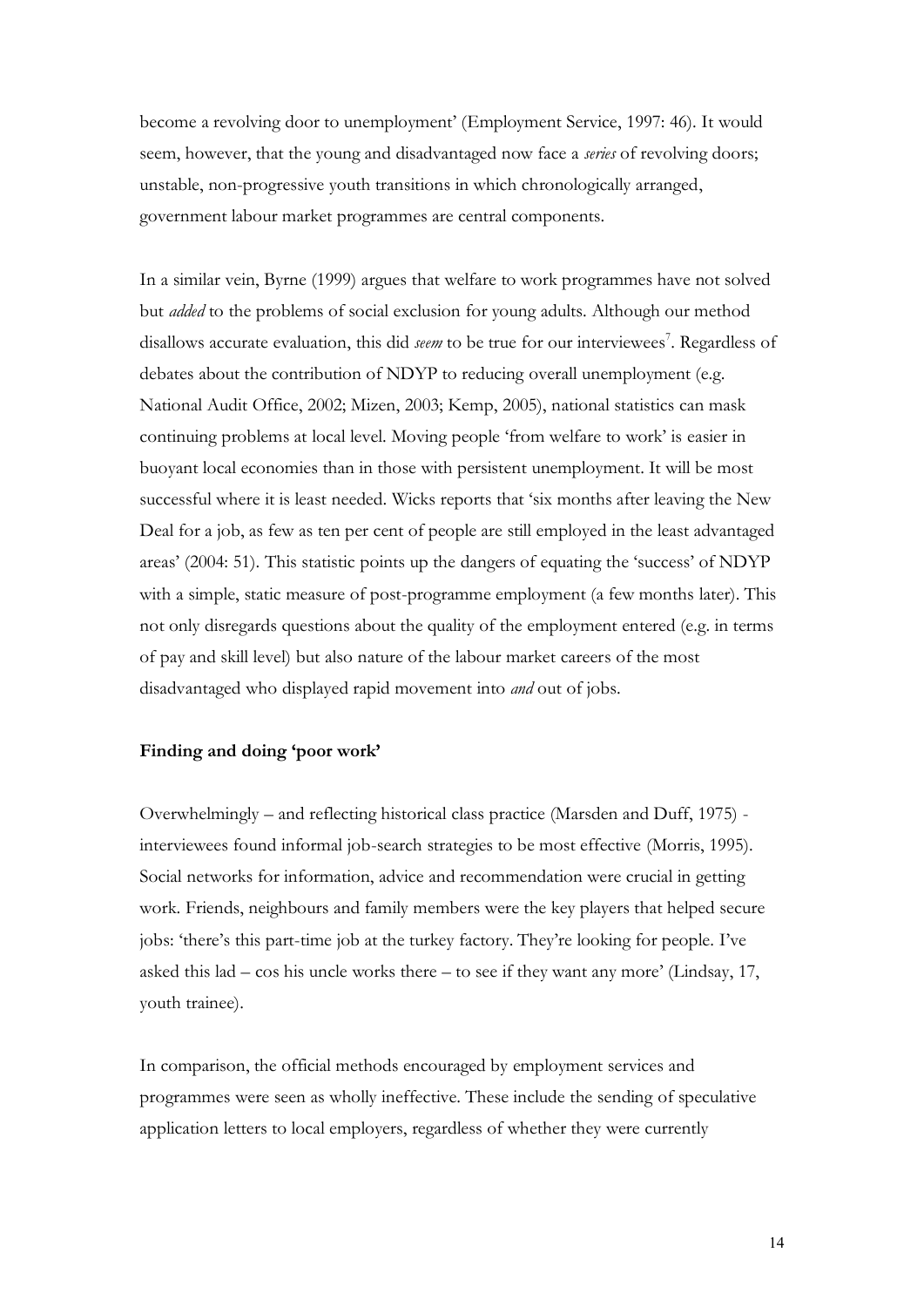advertising vacancies. No-one reported receiving a job offer as a result, despite them having fired off, collectively, several thousand letters. Even rejection letters were rare. Adam (21) was just one of those frustrated by the lack of opportunity to prove his worth: "it"s just what"s on that piece of paper [the application form] and they look at it and they say "do we want him or don't we want him?" That piece of paper holds me back'. For some, this pattern of 'sending stuff all the time and not hearing' (Leo, 22) became a demotivating series of personal knock-backs.

The sort of jobs our informants *did* access - in the lower reaches of the service industries and factory production - were not confined to school leavers. These were also the sort of jobs their parents now did, when they worked. Many reported that, even if their fathers (or, in a few cases, mothers) had previously had standard employment in traditional industries, they were now similarly economically marginal: working on short-term contracts, in under-skilled jobs, unemployed, "retired", "on the sick" or otherwise economically inactive<sup>8</sup>. There was no indication that young adults worked their way through low level employment to higher positions. This was a key finding of our *Poor Transitions* follow up study. Informants did the same sort of jobs at 17 and 27 years. In this context, getting a job that paid  $\hat{\mu}$  4.50, rather than  $\hat{\mu}$ 3.50 an hour, was counted as a good outcome and potential jobs in call centres or as bus drivers were regarded as a step up. They did insecure "poor work" (Brown and Scase, 1991), often for seemingly punitive employers who, according to these accounts, were as quick to fire as they were to hire willing workers<sup>9</sup>. Furlong and Cartmel's (2004: 27) study of the longer-term economic fortunes of disadvantaged young men in Scotland found exactly the same thing:

1

<sup>&</sup>lt;sup>7</sup> Whilst a few interviewees undoubtedly did benefit (in terms of accessing later employment), several participants were on their second round of New Deal.

<sup>8</sup> Historically, employment in Teesside has been highly gendered (Beynon et al, 1994) reflecting its industrial heritage. Women"s employment has been less extensive, lower paid, lower skilled. Increasing service sector work has meant greater rates of female employment but much of this – and the remaining factory-based production - is insecure and low paid (*ibid.*). In our studies, there was little gender difference in overall experience of jobs (bar their gender segregation). Elsewhere we examine how gender differentiated other aspects of transition (such as parenthood) and experiences of social exclusion (MacDonald and Marsh, 2005).

<sup>9</sup> Many informants referred vaguely and inaccurately to "redundancy" as the reason why they were no longer in a particular job. We also heard many instances of what seemed like unfair dismissal (e.g. for missing one day"s work because of sicknesses, for becoming pregnant, so that the relative of an employer could take the job). Interviewees recounted these tales with the weary tone of the "taken for granted". "Unfair dismissal" and "exploitation" were our terms, not theirs.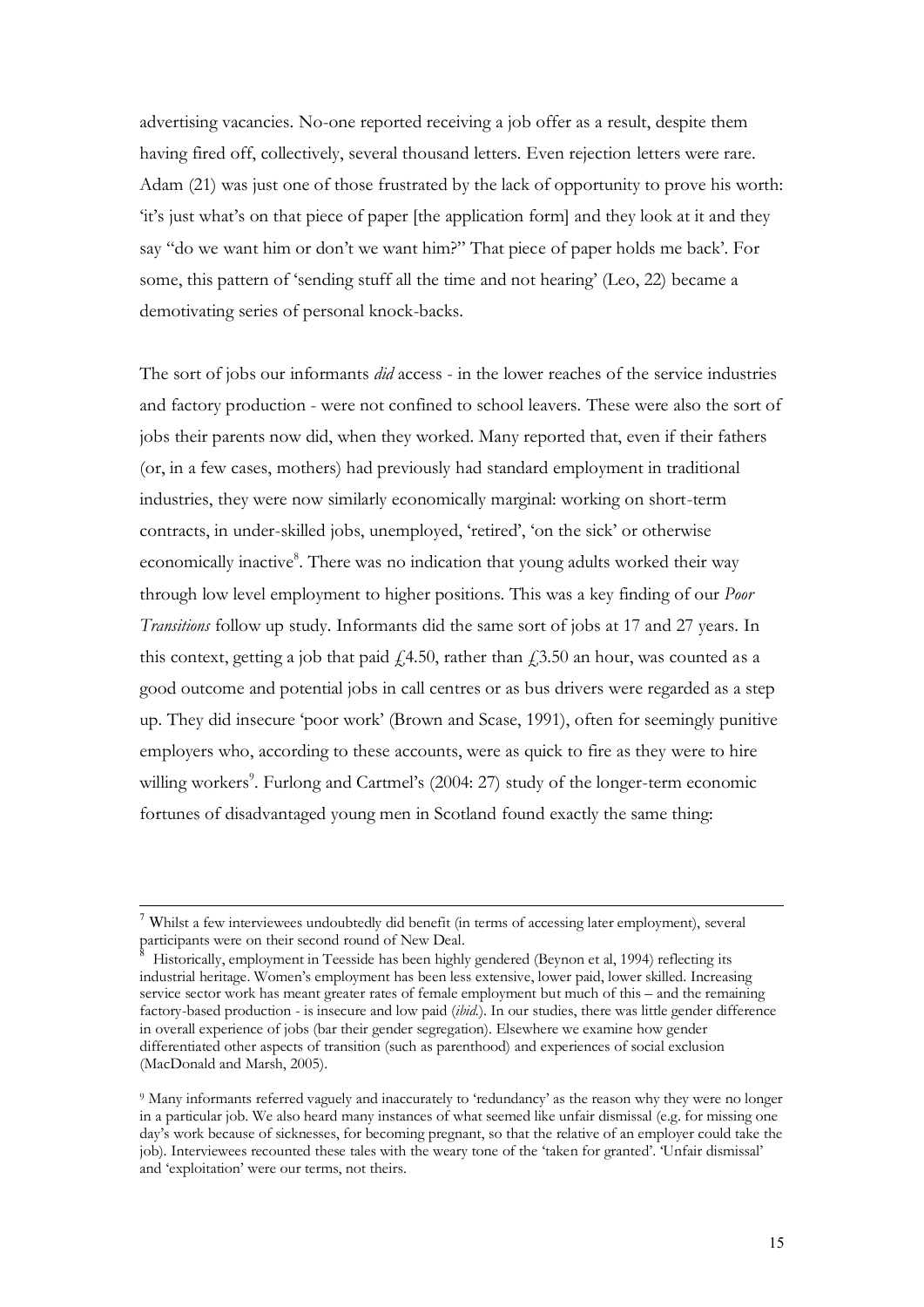Their main problem was not finding work, but keeping it. This employment insecurity tended not to reflect negative attitudes on the part of the young men or necessarily a lack of skills; it was almost entirely a consequence of the "flexible" nature of low-skilled employment in modern Britain.

We are not, then, describing the details of a separate *youth* labour market (Ashton and Maguire, 1986) but a secondary labour market (Beynon, 1997), marked by pervasive unemployment and underemployment, to which many working-class people are now confined, regardless of age:

Low pay is also a fair enough if these jobs can be labelled "entry-level", just a first step on a ladder. But it is now clear that very few of those in low-paid jobs can ever move far…//…few make it to the next step. They inhabit a cycle of nopay/ low-pay job insecurity. This indeed is the end of social progress (Toynbee, 2003: 5-6).

Byrne argues persuasively that "what is absolutely missing" from many accounts of the socially excluded is "the significance of the combination of low wages, insecure employment and dependence on means tested benefits supplements to low incomes…//…poor work is the big story" (1999: 69). Our studies help include what Byrne says is missing and resonate with his theoretical explanation (that is, one that prioritises changes in the nature of post-industrial capitalism in understanding exclusion). That the majority of young adults stuck with this sort of working life is evidence of their negative assessment of other possibilities (youth training, NDYP, further education), the dearth of more rewarding jobs for the under-qualified and a *hyper-conventional* assessment of work, even "poor work", that was the driving force behind most youth transitions. Murad found this same class-based "work ethic and enthusiasm for work" amongst excluded groups in continental Europe, describing its "persistence in current times" as "remarkable" (2002: 98).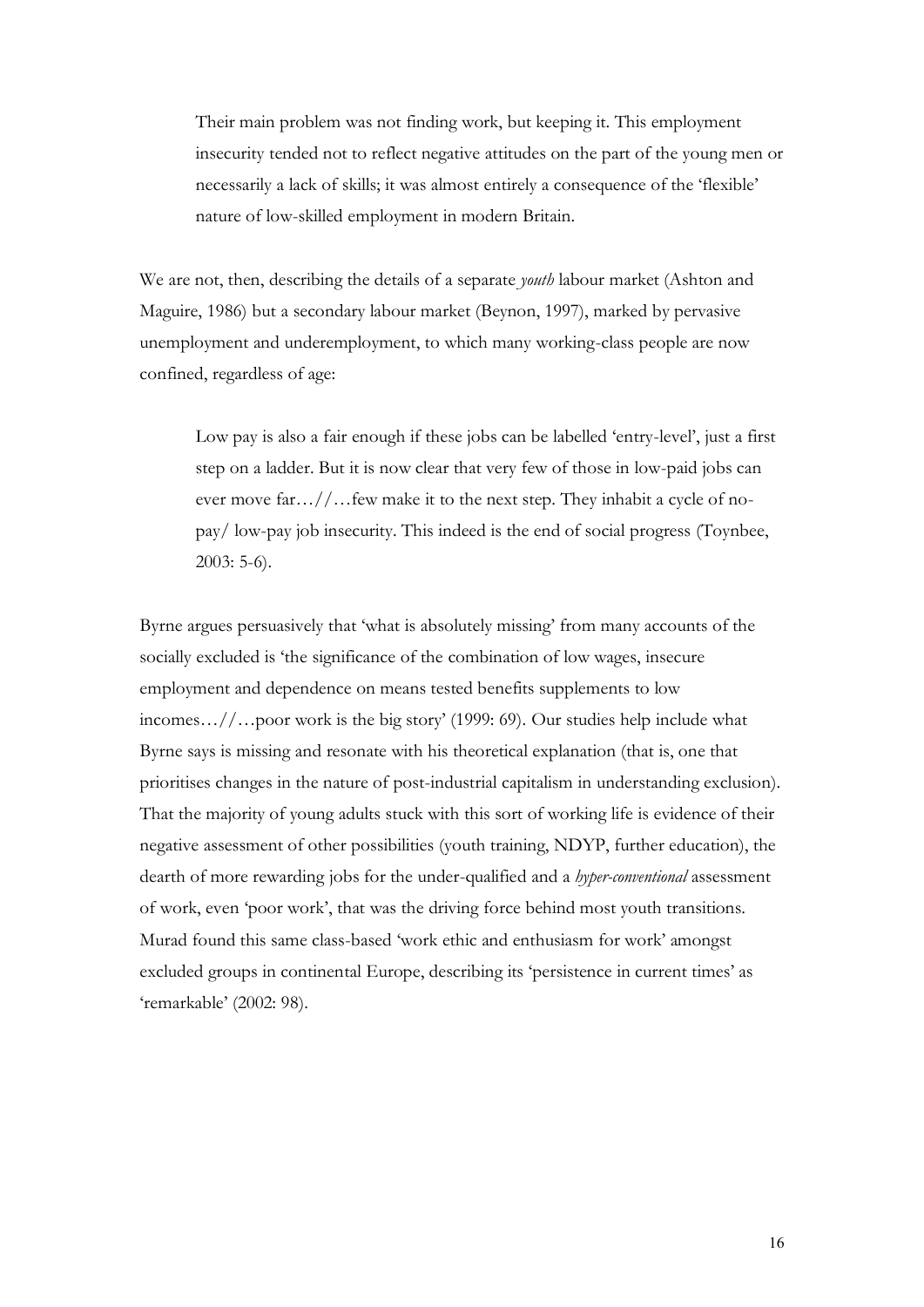#### **SUMMARY AND CONCLUSION**

In summary, virtually all informants displayed longer-term work histories that consisted of various combinations of: often low-quality, government training and employability schemes; usually unfinished, lower level educational courses; low skill, low paid, insecure employment; and recurrent periods of unemployment. Transitions carried little sense of forward motion toward more secure, rewarding employment. Rather, flux, inconstancy and "multiple relocations" (Fergusson et al, 2000) around the post-16 market place of courses, schemes and jobs were the norm. It is understandable that Meagre (2001) has clutched at chaos theory in characterising the post-school transitions of disadvantaged young people. Quite against the grain of some contemporary academic and policy analyses, and in order to comprehend this pattern of transition, we argue that a strong, "old-fashioned" preference for employment motivated most transitions. This remained the case even when what young adults encountered was not the sort of skilled, "decent" work traditional to their place and class but abundant, insecure, poor work.

To conclude, what can we say about the usefulness of the concept of transition from this depiction?

It is easy to concur with many of the criticisms outlined earlier. Transitions are less simple than in previous decades. Our studies testify to their complexity and instability (see EGRIS, 2001). *None* of our research participants followed "mainstream", orderly transitions, upwards and onwards to the neat accomplishment of adult situations (although we suspect that, actually, some more comfortably situated young people may still achieve this).

Similarly we agree – partly as a consequence of this – that it is impossible to define "youth" strictly by age or by the clear-cut achievement of adult statuses. Youth has become "fuzzier" for all and extended for most. Nevertheless, more socially disadvantaged young people continue to face the challenges of parenting, running their own households and employment earlier than celebratory theories of a uniform, pan-Western phase of "emerging adulthood" suggest (Arnett, 2006). Indeed, the most serious flaw in Arnett's proposition is just this failure to acknowledge research that shows that the experience of youth is *increasingly* divided and polarised between those who make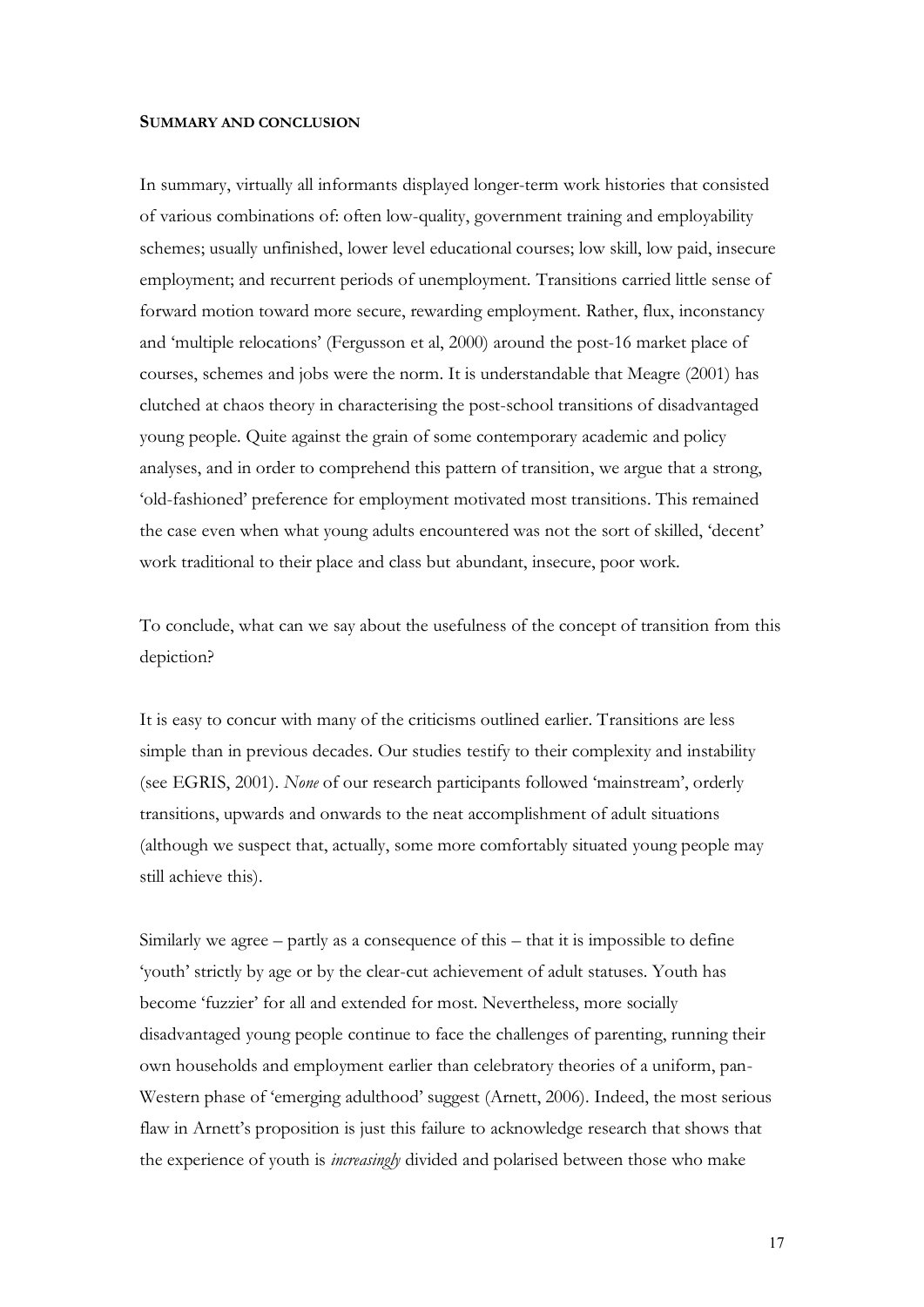"fast-track" and "slow-track" transitions to adulthood, in Britain at least (see Jones, 2002; Bynner et al, 2002; Bynner, 2005).

We also admit that - *in the past* - transitions studies have been too pre-occupied with labour market experience at the expense of a more rounded view of youth; whilst still agreeing with Ken Roberts (2000) that "the economic sub-structure" of young lives is fundamental to much else (Shildrick and MacDonald, 2006). A more holistic understanding of transition is to be welcomed. It is evident in recent youth research that adds new foci to the triumvirate of school to work, family (e.g. Quinton et al, 2002) and housing transitions (e.g. Rugg, 1999) now commonly researched (Coles, 1995). Valentine et al (2002) and Skelton (2002), for instance, identify sexuality and dis/ability as sources of identity and disadvantage in youth marginalisation. Of late, criminological attempts to understand pathways into and out of crime have benefited from sociological research on youth transitions (e.g. Stephen and Squires, 2003; France and Homel, 2006; Barry, 2006).

Although space has disallowed discussion here, our studies have demonstrated how a *range* of *interdependent* careers (Becker, 1963; Berger and Berger, 1972) shape transitions and how experience of education, training and employment cannot be properly comprehended in isolation. For instance, MacDonald and Marsh (2002) and MacDonald and Shildrick (2007) examine how, for some young adults, their biographies and their particular form of social exclusion were best understood with reference to their leisure, drug-using and criminal careers. We could not have hoped to make sense of their "school to work" careers without looking beyond them. We have also considered the significance of health and bereavement in shaping transitions (Webster et al, 2004). Coles (2000: 10) says that the "transition model" has little to say about many social problems associated with the most vulnerable, including 'the impact of truancy or school exclusion', 'drug or alcohol misuse', 'mental illness' or 'involvement in crime or the criminal justice system'. He was largely correct, at the time of writing. Yet these recent studies, our own included, argue that a model of transition *can* usefully include such interests.

That transitions studies are inevitably dominated by neo-positivistic methodological approaches that banish subjects" active role in making and interpreting their lives (Miles, 2000), is a criticism with which we cannot agree. To us, this reflects a lack of attention to the library shelves on the part of these critics. There is a long history of qualitative social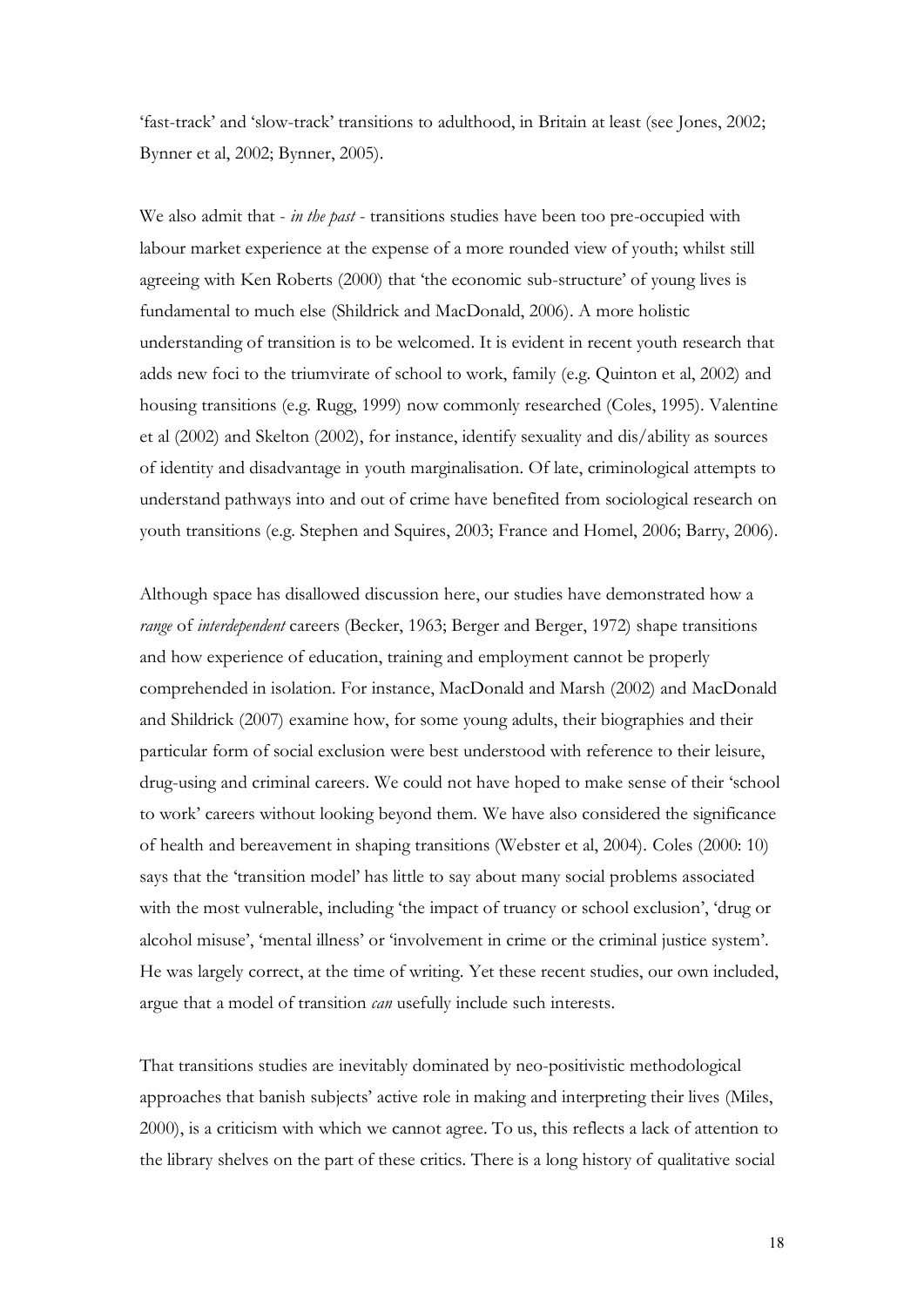research that forefronts young people"s own accounts of their post-school transitions (e.g. Willis, 1977; Griffin, 1985; Brown, 1987; Coffield, Borrill and Marshall, 1987; Wallace, 1987; Bates and Riseborough, 1992; Hollands, 1990; Craine, 1997). And contrary to what Barry (2005) says, a better criticism is that transition studies less commonly include the voices of less vulnerable, more *advantaged* young people.

Reading across the sorts of criticisms sketched in introduction, one discerns uneasiness with what is sometimes explicitly described as overly socially deterministic theories of transition. This is the force of Miles"s complaint (2000) and what lies behind some commentators" rejection of the terminology of transition. Cieslik and Simpson (2006) provide a useful case in point, not least because they target these Teesside studies to make their argument (at the same time as providing a useful addition to basic skills research)<sup>10</sup>. They argue that in criticising neo-conservative theories of an alleged youth underclass (e.g. Murray, 1994), studies like ours over-emphasise the social structural determination of transitions and minimise the active, reflexive role of young people in their creation<sup>11</sup>. Ironically, our biographically oriented method was directed at grasping exactly this. It showed and tried to make sense of how - even when young people come from the same class, ethnicity and streets - they forged quite different transitions in relation to family, housing, leisure, drug and criminal careers. Karen Evans and colleagues' concept of 'bounded agency' is a useful metaphor here:

the notion of bounded agency can be…further elaborated through the metaphor of social actors moving in a social landscape... [this sees] agency as being both temporally embedded and bounded, *influenced in the chances of the present moment by past experiences and the sense of future possibilities* (2001: 25, our emphasis).

"Bounded agency" reminds us that individual choices and decision-making are themselves the outcome of "subjectively perceived frames for action and decision" that are, to different degrees, structurally-rooted rooted in history, class and place (2001: 24). For

-

<sup>&</sup>lt;sup>10</sup> There is an odd academic history here, which we cannot attempt to explain further here. Mark Cieslik and Donald Simpson were co-authors of one of the studies (Webster et al, 2004) they criticise in their piece.

<sup>11</sup> We readily acknowledge that perhaps even suitably untangling for *display*, never mind solving, the knotty, age-old agency-structure problematic is beyond the capability of the authors. We would recommend, however, Jay MacLeod"s (2004) attempted answer in his superb ethnography of "aspirations and attainment in a low income neighbourhood".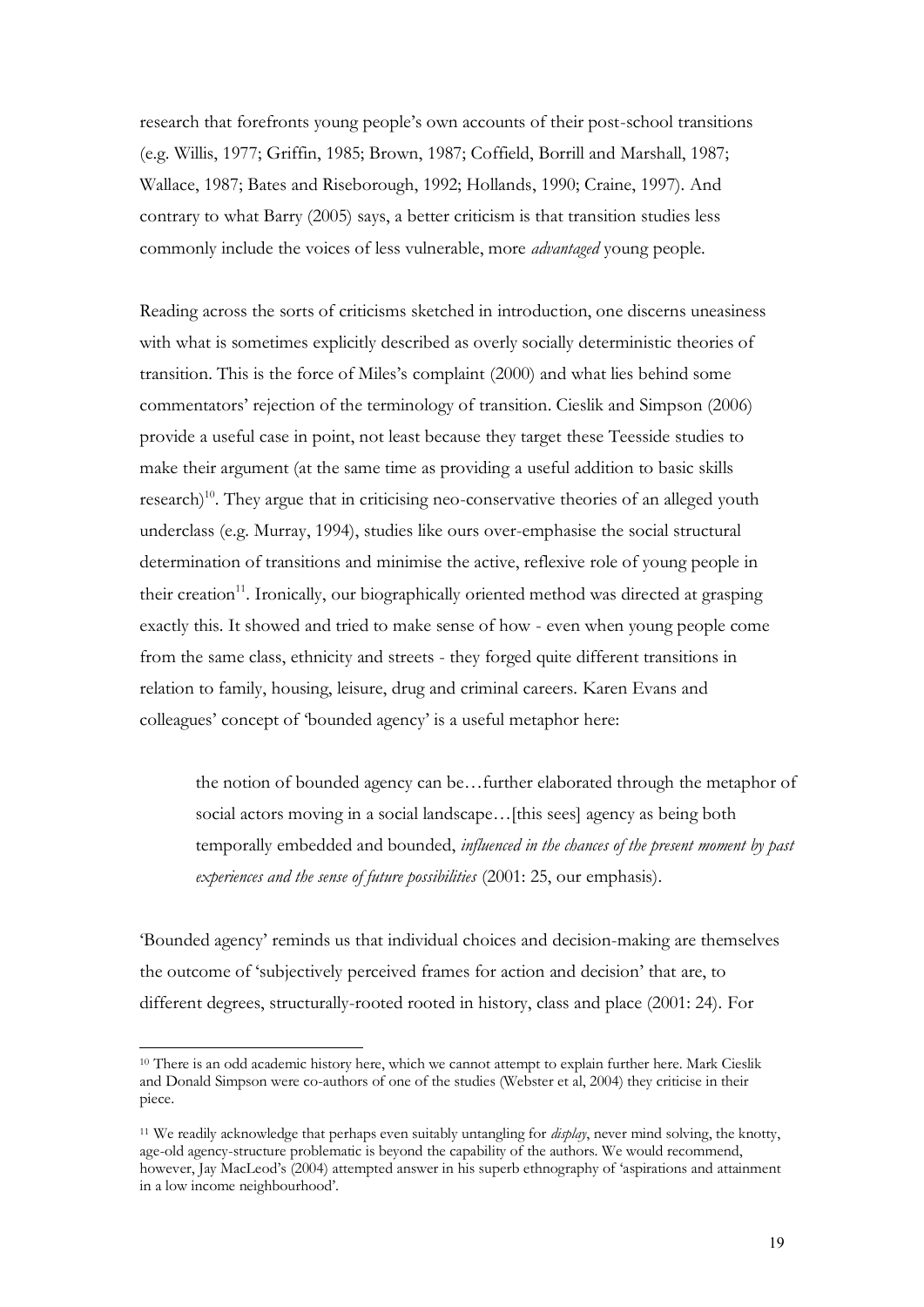example, our interviewees' post-16 choice to elevate employment over other options is embedded in and reflects their historic, class cultural practice. They made this choice, however, in a different economic world to that known by their predecessors.

Thus, Cieslik and Simpson are correct in that, if pushed into identifying the *most fundamental* explanations for the *collective* and *new* experience of downward social mobility, economic marginality and social exclusion described by informants, we prefer to stress historical, spatial processes of social and economic change over the individual choices and actions of young people. In other words, these are 'public issues of social structure' not just "personal troubles" in the lives of individuals (Mills, 1959: 14); even if interviewees themselves tended to offer individualistic, self-blaming "theories" of their circumstances. In attempting to see "the relations between the two" (ibid.), between biography and social structure, Webster et al (2006) describe the situation of our interviewees like this:

…our cohorts were born on the cusp or in the depths of accelerated social transformation (i.e. between 1974 and the mid-80s), which de-industrialised and destabilised their neighbourhoods, polarising their experiences and class positions. These crises were shifted onto the life histories of individuals.

For sure, some informants apparently possessed greater stocks of personal resilience, self-efficacy, family resource, or social or human capital (such as basic skills or educational qualifications). These individual differences did seem to play a *significant* role in explaining why personal encounters with "critical moments" were so unpredictable in their psycho-social outcomes (Webster et al, 2004). Our longer-term surveying of where youth transitions led people in early adulthood showed, however, that such individuallevel differences played a *minimal* role in accounting for longer-term socio-economic outcomes. Poverty and economic marginality remained a *shared*, virtually uniform experience in youth and destination in early adulthood, regardless of the twists and turns of individual"s post-16 choices and pathways. Stressing socio-economic over individuallevel causation seems, therefore, a more honest way to represent our research findings.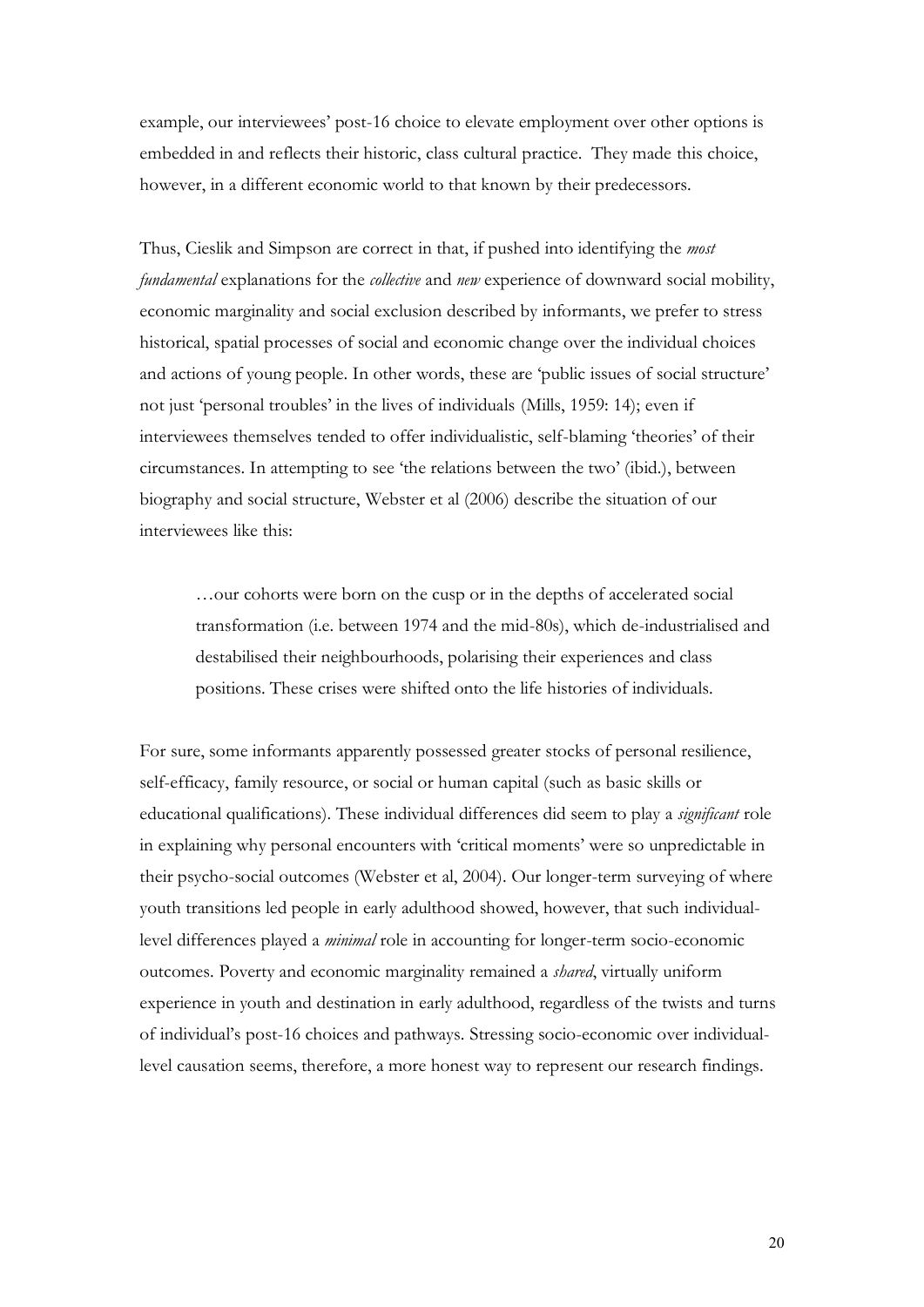To finish, the concept of transition – or something very like it – is a necessary heuristic with which to understand the making of young lives. In our case, we find it difficult to imagine how meaningful research with young adults on biographical *processes* of social exclusion and inclusion could operate without some such concept. As Roberts puts it: "youth is a life stage, neither the first nor the last, and as such is *inherently* transitional" (2000: 3, our emphasis). Youth, despite the changes that have recast transitions, is still a critically important period in which life chances are established and through which society is reproduced in familiar or different forms. The appeal of a broad, holistic, long view of youth transitions is that it offers a privileged vantage point from which to glimpse processes of social structural formation and transformation.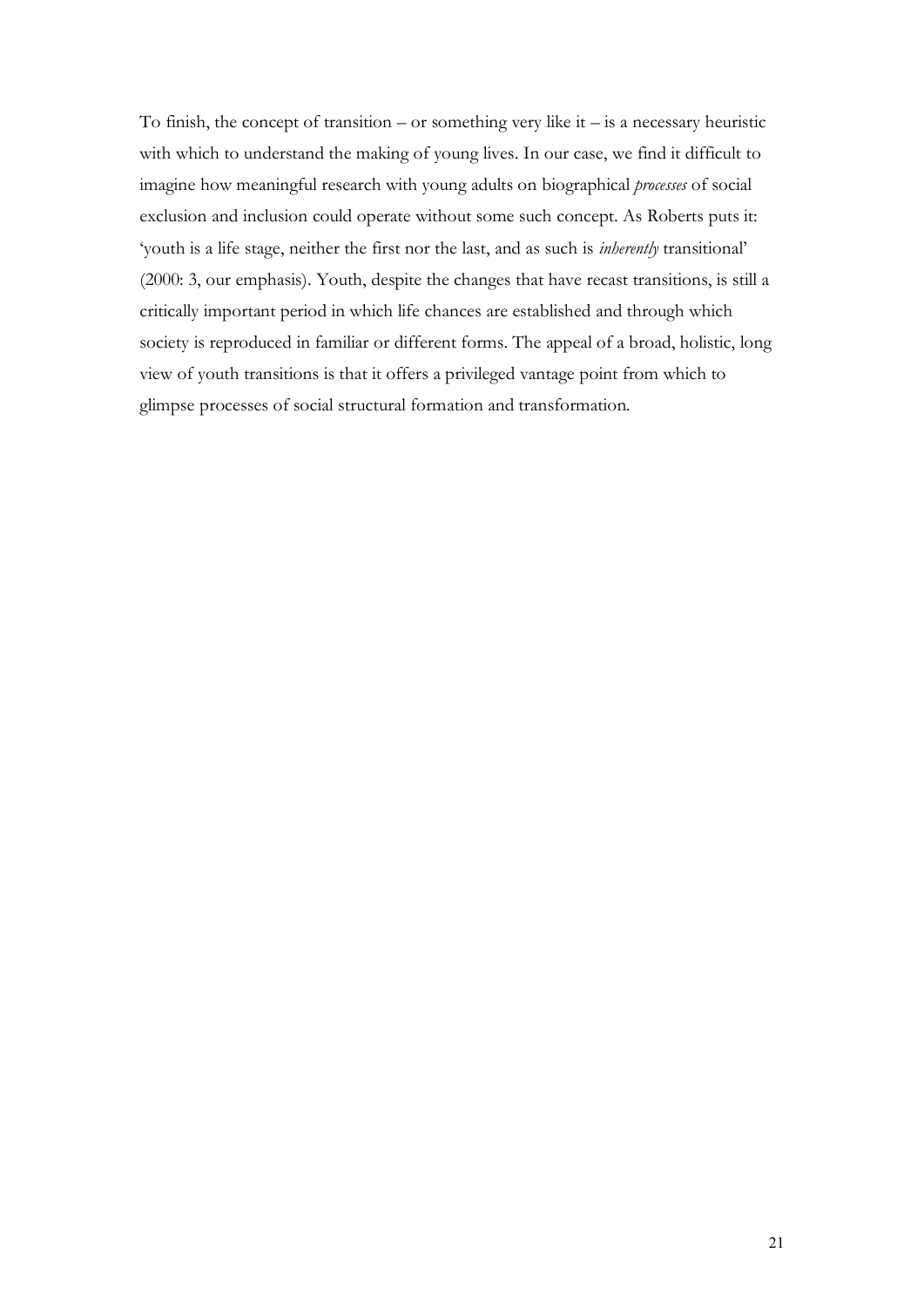#### **References**

- Arnett, J. (2006) 'Emerging Adulthood in Britain: A Response to Bynner', Journal of Youth Studies, 9, 1: 111-123
- Ashton, D., and Maguire, M. (1986) Young Adults in the Labour Market, Research Paper 55, London: Department of Employment.
- Ball, S. (2003) Class Strategies and the Education Market, London: Routledge Falmer.
- Ball, S., Maguire, M. and Macrae, S. (2000) Choice, Pathways and Transitions Post-16: New Youth, New Economies in the Global City, London: Routledge/ Falmer.
- Banks, M., Breakwell, G., Bynner, J., Emler, N., Jamieson, L., and Roberts, K. (1992) Careers and Identities, Milton Keynes: Open University Press.
- Barry, M. (2005) Youth Policy and Social Inclusion, London: Routledge.
	- --- (2006) Youth Offending in Transition, London: Routledge.
- Bates, I., and Riseborough, G. (eds.) (1993) Youth and Inequality*,* Buckingham: Open University Press.
- Becker, H. (1963) Outsiders: Studies in the Sociology of Deviance, Glencoe: Free Press.
- Berger, P., and Berger, B. (1972) Sociology: A Biographical Approach, New York: Basic Books.
- Beynon, H. (1997) 'The Changing Practices of Work', in Brown, R.K. (ed) The Changing Shape of Work, Basingstoke: Macmillan.
- Beynon, H., Hudson, R., and Sadler, D. (1994) A Place Called Teesside, Edinburgh University Press: Edinburgh.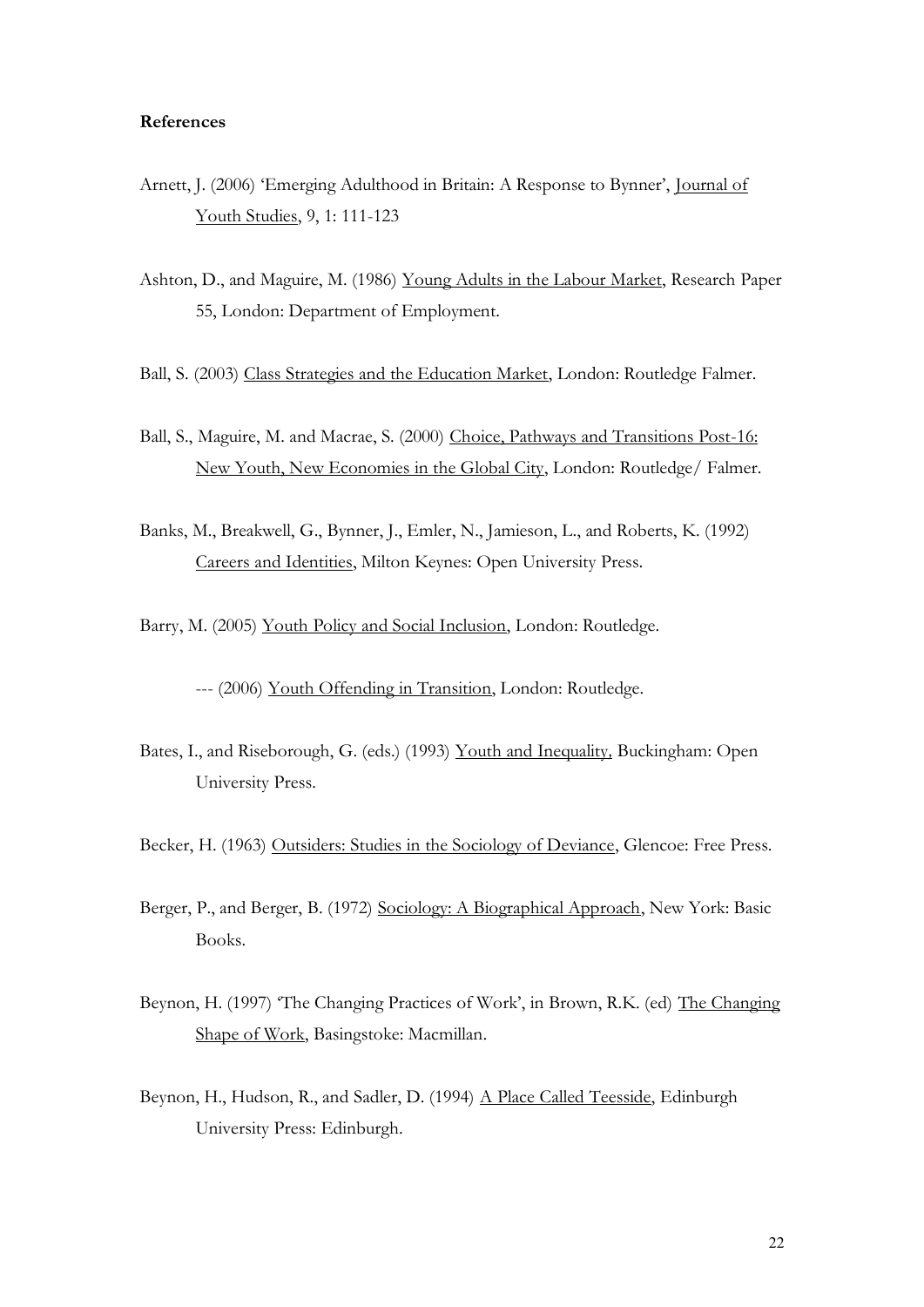Brown, P. (1987) Schooling Ordinary Kids, London: Tavistock.

- Brown, P. and Scase, R. (eds.) (1991) Poor Work, Milton Keynes: Open University Press.
- Bynner, J., Elias, P., McKnight, A., Pan, H., and Pierre, G. (2002) Changing Pathways to Employment and Independence, York: Joseph Rowntree Foundation.
- Bynner, J. (2005) 'Rethinking the youth phase: the case for Emerging Adulthood?' Journal of Youth Studies, 8, 4: 367-384.
- Byrne, D. (1999) Social Exclusion, Milton Keynes: Open University Press.
- Chamberlayne, P., Rustin, M., and Wengraf, T. (eds.) (2002) Biography and Social Exclusion in Europe, Bristol: Policy Press.
- Cieslik, M. and Pollock, G. (eds) (2002) Young People in Risk Society, Aldershot: Ashgate.
- Cieslik, M. and Simpson, D. (2006) Skills for Life? Basic skills and marginal transitions from school to work', <u>Journal of Youth Studies</u>, 9, 2: 213-230.
- Cockburn, C. (1987) Two-track Training, Basingstoke: Macmillan.
- Cohen, P., and Ainley, P. (2000) "In the country of the blind? Youth studies and cultural studies in Britain', in Journal of Youth Studies, 3, 1: 79-95.
- Coffield, F. (2000) "Introduction: a critical analysis of concept of a learning society" in Coffield, F. (2000) Differing Visions of a Learning Society: Research Findings Volume 1, Bristol: Policy Press.
- Coffield, F., Borrill, C., and Marshall, S. (1986) Growing up at the Margins, Milton Keynes: Open University Press.

Coles, B. (1995) Youth and Social Policy, London: UCL Press.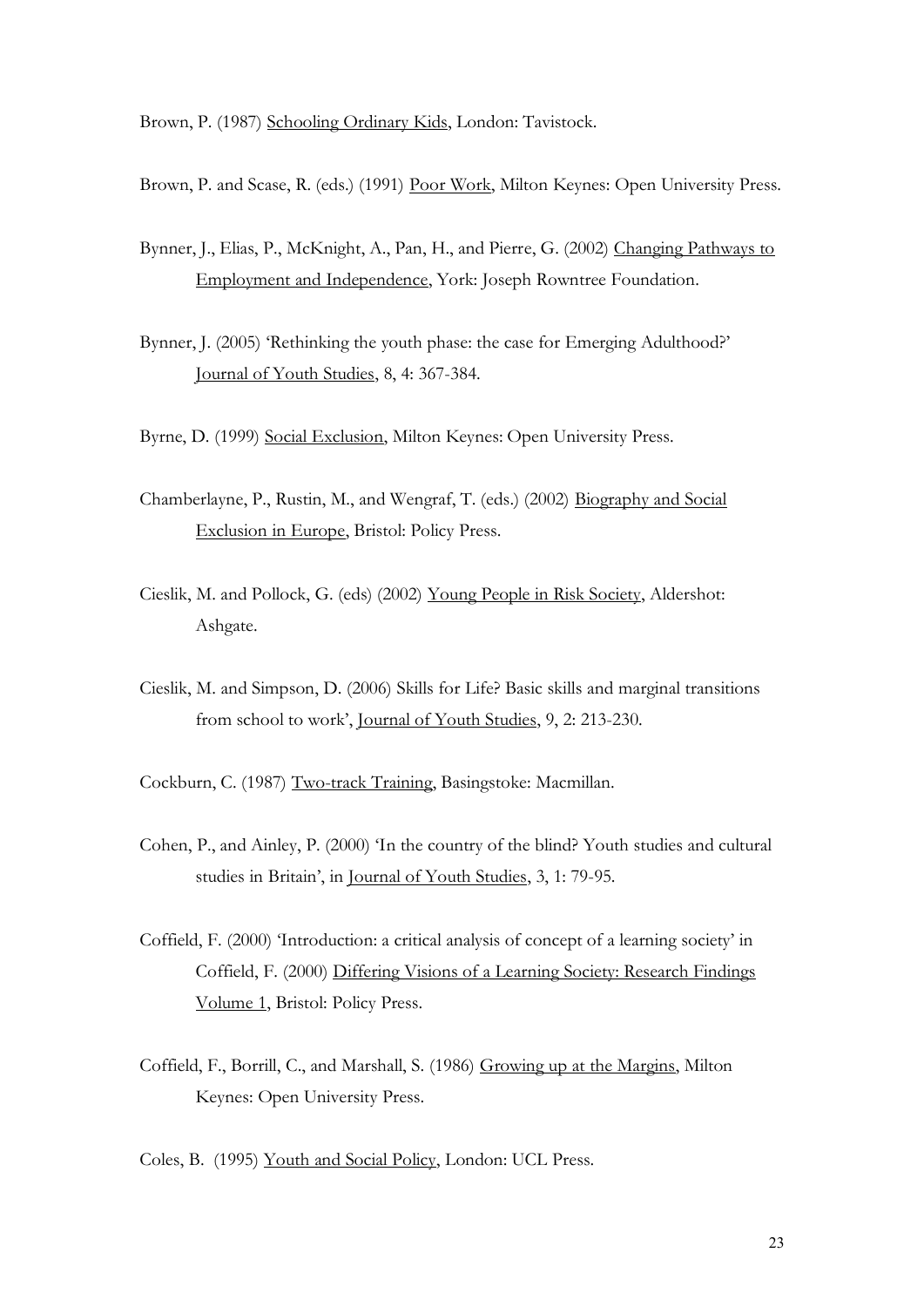--- (2000) Joined Up Youth Research, Policy and Practice, Leicester: Youth Work Press.

- Craine, S. (1997) "The Black Magic Roundabout: cyclical transitions, social exclusion and alternative careers', in MacDonald, R. (ed.) Youth, the 'Underclass' and Social Exclusion, London: Routledge.
- DETR (2000) Index of Multiple Deprivation, London: Department of the Environment, Transport and the Regions.
- Du Bois-Reymond, M. (1998) "'I don't want to commit myself yet': young people's life concepts", Journal of Youth Studies, 1, 1: 63-80.
- EGRIS (European Group for Integrated Social Research) (2001) "Misleading trajectories: transition dilemmas of young adults', in Journal of Youth Studies, 4, 1: 101-118.
- Employment Service (1997) New Deal for Young People in Teesside: Delivery Plan, Middlesbrough: Employment Service.
- Evans, K., and Furlong, A. (1997) "Metaphors of youth transitions: niches, pathways, trajectories and navigations", in Bynner, J., Chisholm, L., and Furlong, A. (eds.) Youth, Citizenship and Social Change in a European Context, Aldershot: Ashgate.
- Evans, K., Rudd, P., Behrens, M., Kaluza, J., and Woolley, C. (2001) "Reconstructing Fate as Choice?", Young, 9, 3: 2-28.
- Fergusson, R., Paye, D., Esland, G., McLaughlin, E., and Muncie, J. (2000) "Normalized dislocation and new subjectivities in post-16 markets for education and work", in Critical Social Policy, 20, 3: 283-305.
- Finn, D. (1987) Training Without Jobs, Basingstoke: Macmillan.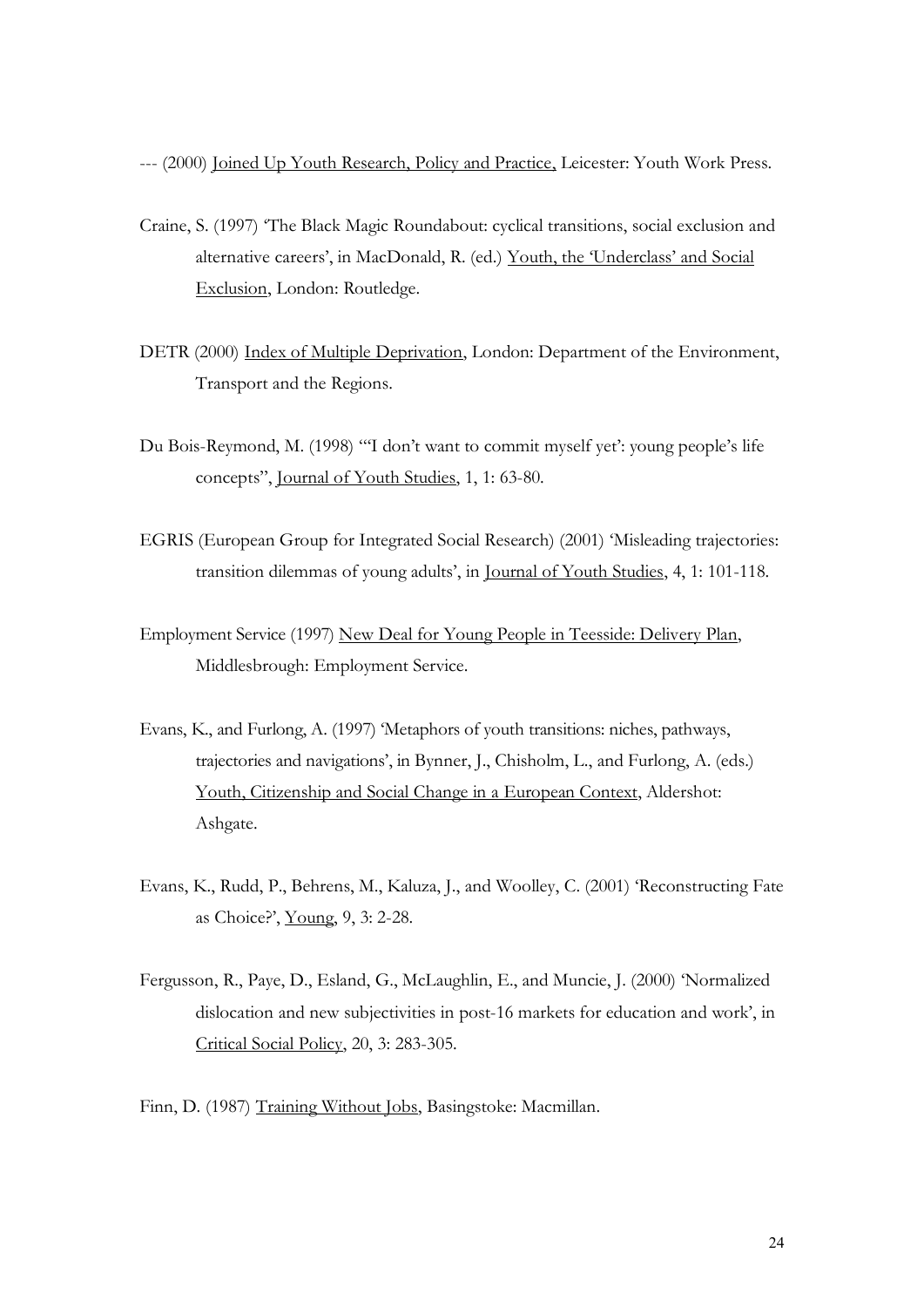- Forsyth, A., and Furlong, A., (2000) Socio-economic Disadvantage and Access to Higher Education, Bristol, Policy Press.
- --- (2003) Losing Out? Socio-economic Disadvantage and experience in further and higher education, Bristol, Policy Press.
- France, A., and Homel, R. (2006) 'Societal access routes and developmental pathways', Australia and New Zealand Journal of Criminology, 39, 3: 295-309.
- Furlong, A. (1992) Growing Up in A Classless Society?, Edinburgh: Edinburgh University Press.
- Furlong, A. and Cartmel, F. (1997) Young People and Social Change, London: Open University Press.
- --- (2004) Vulnerable Young Men in Fragile Labour Markets, York: Joseph Rowntree Foundation.
- --- (2007, second edition) Young People and Social Change, London: Open University Press.
- Griffin, C. (1985) Typical Girls? London: Routledge and Kegan Paul.
- --- (1993) Representations of Youth, Cambridge: Polity Press.
- Gunter, A. (2004) "Can"t Blame the Youth": An ethnographic study of black youth in one East London neighbourhood, PhD thesis, High Wycombe, Buckingham and Chilterns University College.
- Hodkinson, P. and Sparkes, A. (1997) "Careership: a sociological theory of career decision making', in British Journal of Sociology of Education, 18, 1, 29-44.

Hollands, R. (1990) The Long Transition:, Basingstoke: MacMillan.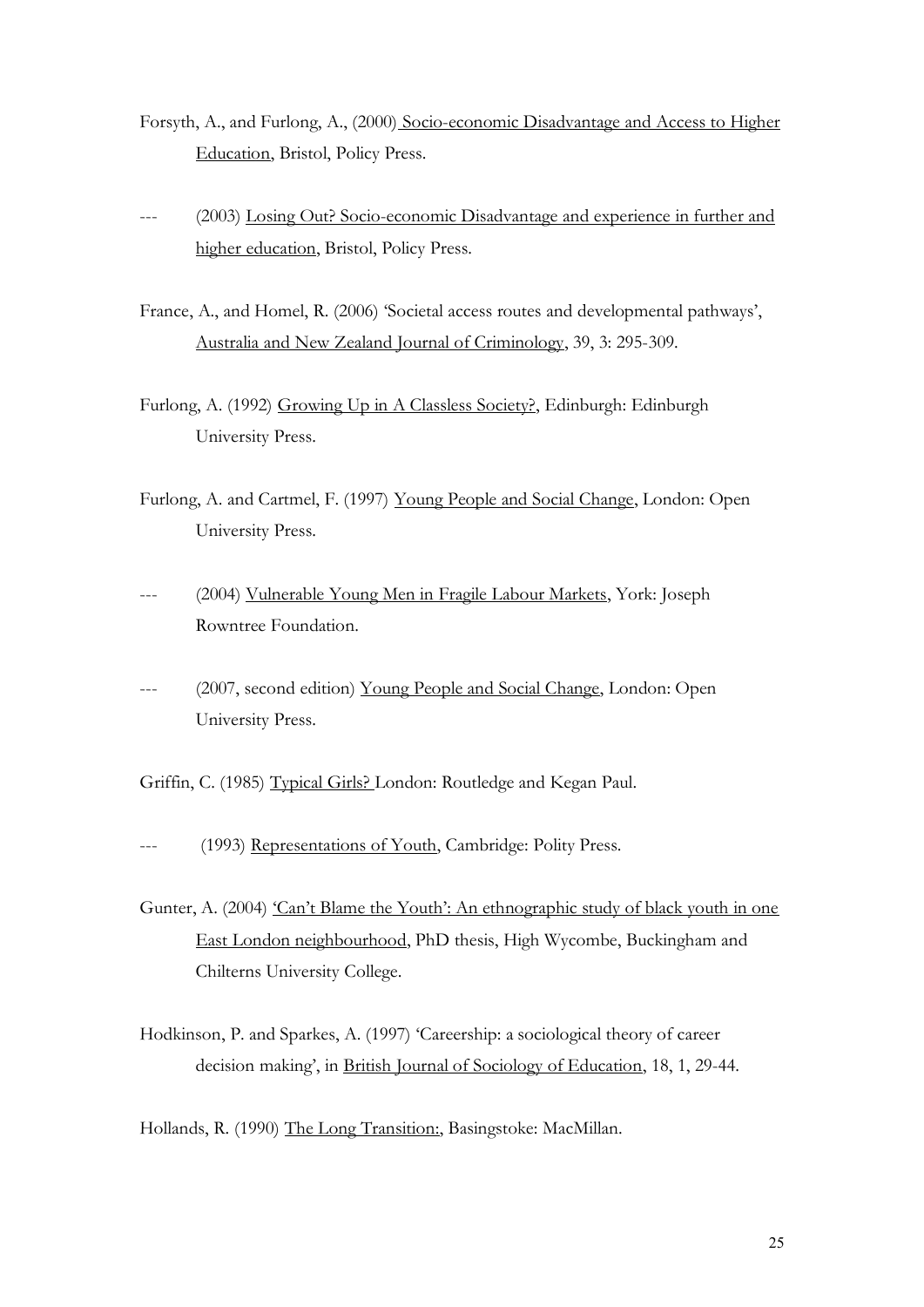- Howieson, C. (2003) Destinations of Early Leavers, Special CES Briefing no. 28, Edinburgh; Centre for Educational Sociology.
- Jeffs, T., and Smith, M. (1998) "The problem of "youth" for youth work", in Youth and Policy, 62: 45-66.
- Johnston, L., MacDonald, R., Mason, P., Ridley, L., and Webster, C. (2000) Snakes & Ladders: Young People, Transitions and Social Exclusion, Bristol: Policy Press.

Jones, G. (2002) The Youth Divide, York, Joseph Rowntree Foundation.

- Jones, G. and Wallace, C., (1992) Youth, Family and Citizenship, Buckingham: Open University Press.
- Kalra, V., Fieldhouse, E., and Alam, S. (2001) "Avoiding the New Deal", Youth and Policy, 72.
- Kemp, P. (2005) 'Young people and unemployment: from welfare to workfare?' in Barry, M. (ed.) *op.cit.*
- MacDonald, R. (1994) "Fiddly Jobs, Undeclared Working and the Something for Nothing Society', Work, Employment and Society, 8, 4: 507-30.
- MacDonald, R., and Marsh, J. (2002) "Crossing the Rubicon: Youth Transitions, Poverty Drugs and Social Exclusion", in International Journal of Drug Policy, 13: 27-38.
- --- (2005) Disconnected Youth? Growing up in Britain's Poor Neighbourhoods, Basingstoke: Palgrave.
- MacDonald, R., Shildrick, T., Webster, C., and Simpson, D. (2005) "Growing up in poor neighbourhoods", Sociology, 39, 5: 873-892.
- MacDonald, R., and Shildrick, T. (2007, forthcoming) 'Street Corner Society', Leisure Studies.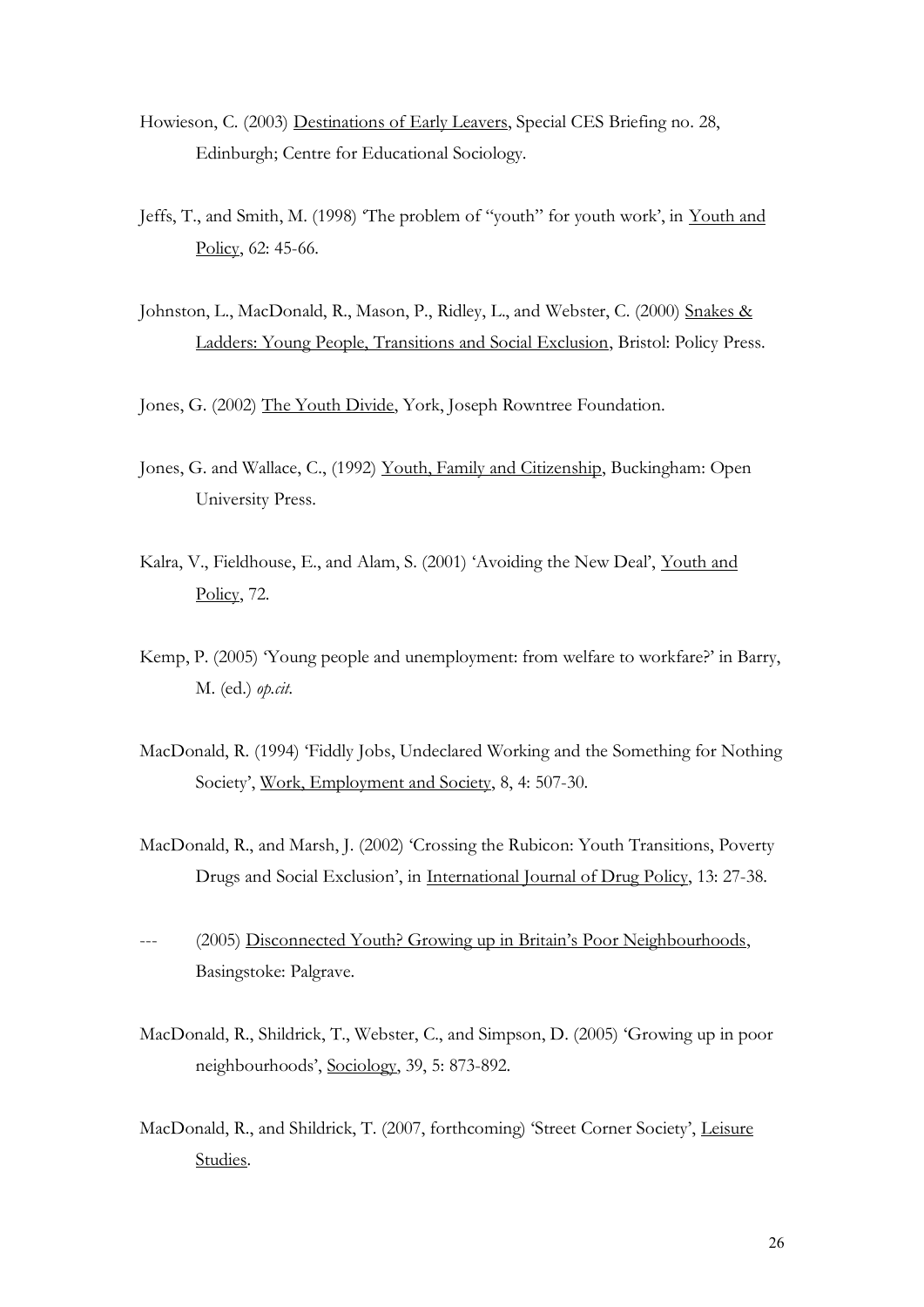- MacDonald, R., Mason, P., Shildrick, T, Webster, C., Johnston, L., and Ridley, l. (2001) 'Snakes and Ladders: In Defence of Studies of Transition', Sociological Research On-line, 5, 4.
- MacLeod, J (2004) Ain't No Making It: Aspirations and Attainment in a Low-income Neighbourhood, Colorado: West View.
- Maguire, M., Maguire, S., and Vincent, J., (2001) "Implementation of the Education Maintenance Allowance Pilots: the First Year', Research Brief 255, London: DfEE.

Marsden, D., and Duff, E. (1975) Workless, Harmondsworth: Pelican.

Meagre, N. (2001) "Chaos theory and youth transitions", presentation to ESRC Youth, Citizenship and Social Change Conference, Brighton.

Merton, B.(1998) Finding the Missing, Leicester: Youth Work Press.

Miles, S. (2000) Youth Lifestyles in a Changing World, Buckingham, Open University Press.

Millar, J. (2000) The New Deals: the experience so far, JRF Findings 740, York: JRF.

Mills, C.W. (1959) The Sociological Imagination, London: Oxford University Press.

Mizen, P. (2003) The Changing State of Youth, Basingstoke: Palgrave.

Morris, L. (1994) Dangerous Classes, London: Routledge.

- --- (1995) Social Divisions, London: UCL Press.
- Murad, N. (2002) "The shortest way out of work", in Chamberlayne, P., Rustin, M., and Wengraf, T. *op. cit.*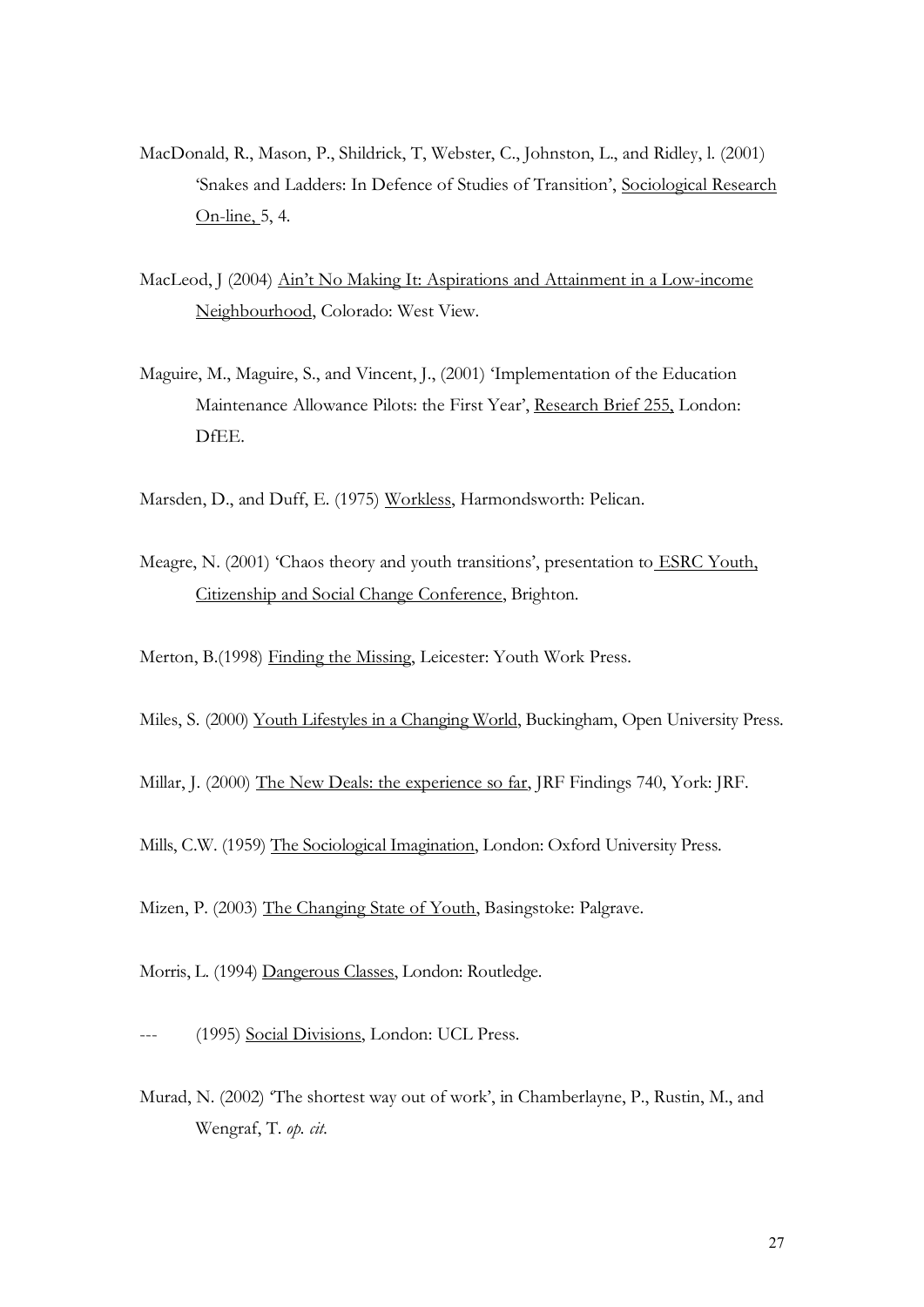- Murray, C. (1994) Underclass: the Crisis Deepens, London: Institute of Economic Affairs.
- National Audit Office (2002) The New Deal for Young People, Report by the Comptroller and Auditor General, HC 639, London: The Stationery Office.

O" Donnell, K., and Sharpe, S. (2000) Uncertain Masculinities, London: Routledge.

- Riddell, S., Baron, S., and Wilson, A., (1999) End of Award Report, ESRC: Swindon.
- Roberts, K. (1995) Youth and Employment in Modern Britain, Milton Keynes: Open University Press.
- --- (1997) "Structure and agency: the new youth research agenda", in Bynner, J., Chisholm, L., and Furlong, A. (eds.) Youth, Citizenship and Social Change in a European Context, Aldershot: Ashgate.
- --- (2000) "The sociology of youth: problems, priorities and methods", paper given to British Sociological Association Youth Study Group Conference, University of Surrey, July.
- Rudd, P., and Evans, K. (1998) 'Structure and agency in youth transitions', in Journal of Youth Studies, 1, 1: 39-62.

Rugg, J. (ed.) (1999) Young People, Housing and Social Policy, London: Routledge.

- Shildrick, T., and MacDonald, R. (2006) "In Defence of Sub-culture: Young People, Leisure and Social Divisions', Journal of Youth Studies, 9, 2: 125-140.
- Skelton, T. (2002) 'Research on Youth Transitions: some critical interventions', in Cieslik, M. and Pollock, G. (eds) (2002) *op. cit*.